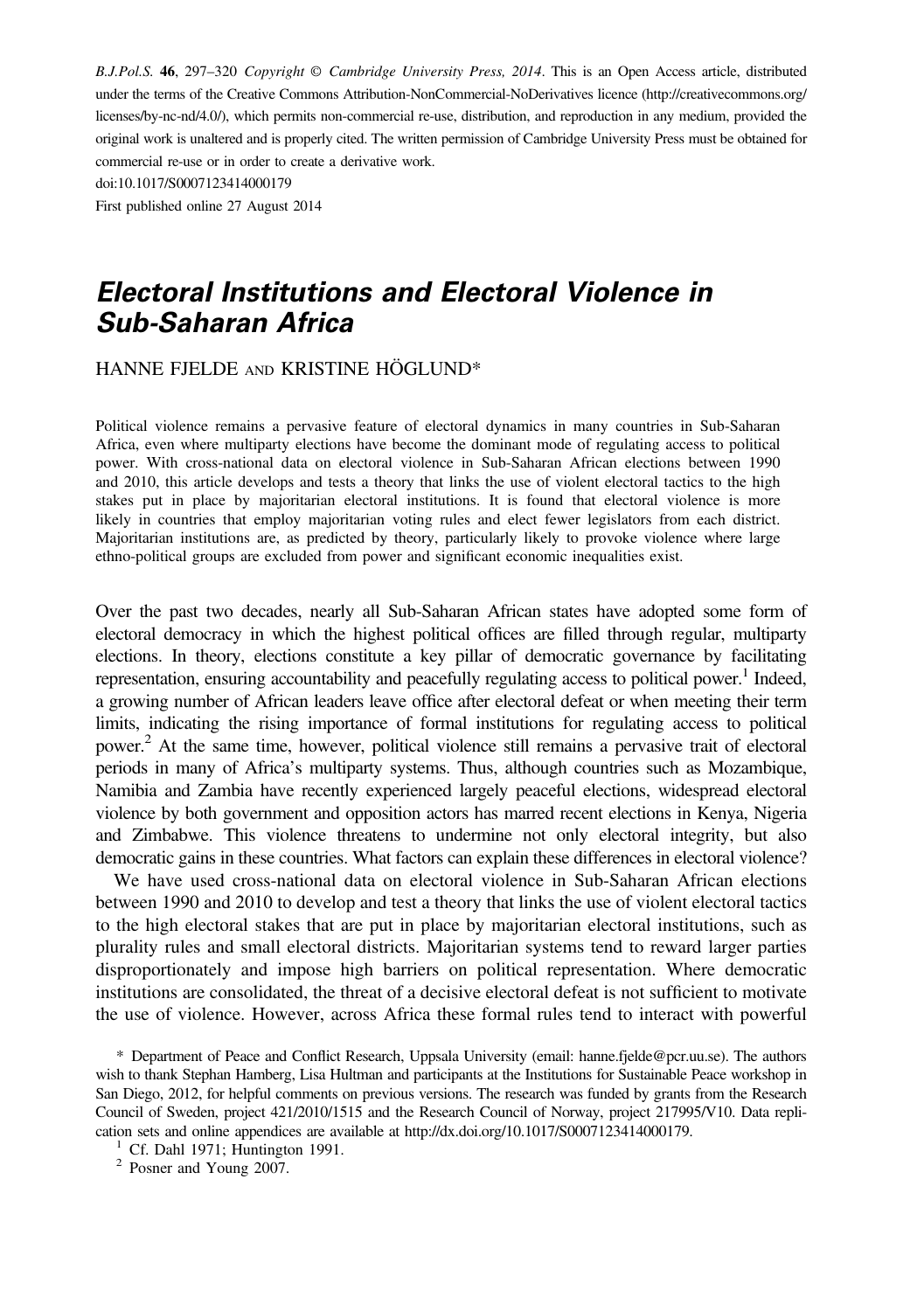informal institutions, such as patron–client relationships, that tie political power to economic benefits for the individual politician, his family and his ethnic kin.

These informal institutions heighten the stakes of the electoral contest in two critical ways. First, politicians are motivated to seek public offices for the privileges they entail, and voters are motivated to support politicians from their own ethnic group who will be in a position to allocate more state resources to that ethnic group. Secondly, an electoral advantage is provided to those politicians who already have political power. In this context, the winner-takes-all dynamic introduced by majoritarian systems reinforces the perception of electoral competition as a zero-sum contest for the dominance of the state and its sources of patronage. The perceived costs of electoral defeat and the fear of permanent exclusion under majoritarian rules create incentives on both sides of the incumbency divide to employ violence to influence the outcome of the elections.

Based on the argument presented above, we hypothesize that electoral violence will be more likely in African countries employing majoritarian electoral rules. From it, we also derive two additional expectations. First, we expect that elections within majoritarian institutions will be particularly prone to violence when large ethno-political groups are excluded from political power. This is because an opposition with a sizeable electoral constituency might represent a more credible threat to the incumbent party and thus motivate both sides to rely on violent strategies to win an election. Secondly, we expect that majoritarian institutions will be particularly detrimental in countries with high levels of economic inequality because the stakes of the elections and the costs of electoral defeat increase when both political power and economic wealth are narrowly distributed and tightly intertwined.

Our results confirm these expectations and show that electoral violence is more likely in countries with majoritarian rules and small electoral districts than it is in proportional representation (PR) systems. We also find that majoritarian institutions are more likely to lead to electoral violence in situations where large ethno-political groups are excluded from formal political power and in situations where land is controlled by a narrow segment of society.

Our study complements an extensive literature concerning the influence of electoral institutions on conflict prevention and management in divided societies.<sup>3</sup> We are making two contributions to this literature. First, starting from existing arguments about the winner-takes-all dynamics of majoritarian rules, our study places a particular emphasis on how informal institutions contribute to shaping the incentive structure that guides political behaviour within these formal institutions. It thus provides a mechanism for linking electoral systems to the risk of political violence in Sub-Saharan Africa. Secondly, our analysis extends the empirical domain of this literature by moving beyond the focus on civil war to concentrate explicitly on electoral violence. These phenomena do not generally overlap. Whereas the launch of a civil war often tends to represent an exit strategy from the domain of regular political competition, violent electoral tactics are often employed alongside other constitutional and non-constitutional strategies for retaining power. Electoral violence thus raises particular challenges for democratic consolidation and increases the risk of a return to authoritarian rule in Africa's democratizing states. It requires a distinct framework of analysis. Yet, cross-case comparative studies on this topic still remain relatively scarce.

In the next section, we conceptualize electoral violence as a strategic effort to influence electoral outcomes. We then briefly situate our study in relation to existing research. We proceed to outline our theoretical argument and empirical implications before presenting the dataset, research design and our empirical findings.

<sup>3</sup> Cf. Horowitz [2003](#page-21-0); Lijphart [1977](#page-22-0); Lijphart [2004;](#page-22-0) Reilly and Reynolds [2000;](#page-22-0) Reynolds [1999;](#page-23-0) Sisk [1996.](#page-23-0)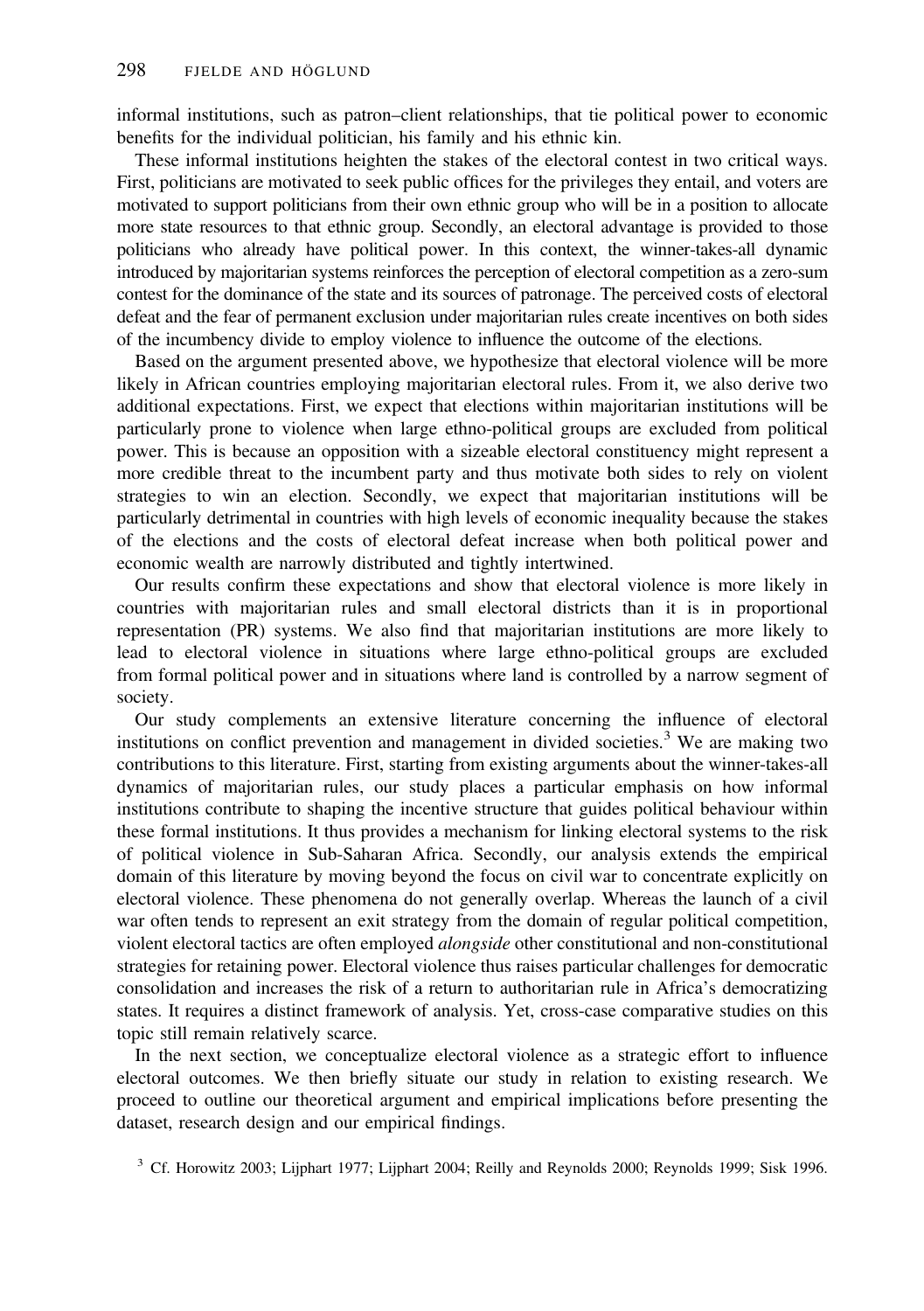### ELECTORAL VIOLENCE AS MANIPULATION

The comparative study of elections in democratizing and non-democratic regimes has boomed over the last decade.<sup>4</sup> Consequently, a growing body of research is devoted to the study of strategies of electoral manipulation in which political elites seek to influence the outcome of elections by circumventing democratic procedures.<sup>5</sup> One such strategy is the use of violent electoral tactics, i.e., the use of physical violence or coercive intimidation to reduce the uncertainty of the electoral outcome or to influence the political trajectory following the announcement of electoral results.<sup>6</sup>

This study complements existing research on electoral violence that highlights the incentive structures that lead political elites to use violence strategically during election periods.<sup>7</sup> Hafner-Burton, Hyde and Jablonski, for example, present cross-national evidence showing that incumbent governments rely on violence, such as harassment of opposition candidates or voter intimidation, to prevent an unfavourable electoral outcome when they fear being defeated at the ballot box.<sup>8</sup> Klopp and Zuern have drawn on evidence from Kenya and South Africa to show how incumbents use, for example, the security apparatus, informal militias and orchestrated mass rallies to engage in violent electoral tactics to derail a threatening opposition by, for instance, depressing voter turnout in particular areas.<sup>9</sup> They also discuss how violence can be used during all parts of the electoral cycle to mobilize electoral constituencies, such as may be done by the opposition side during a period of coalition building after an election. Many existing studies have linked even seemingly local, spontaneous and mass-based manifestations of violence during elections to the elites' incentives to draw in, politicize and mobilize larger constituencies.<sup>10</sup> Thus, Wilkinson shows how some Indian politicians strategically instigate inter-ethnic riots to ensure the electoral support of their own ethnic group when the electoral race is particularly close.<sup>11</sup> It must be noted that not all election-related violence is elite-orchestrated and pre-planned, but often emerges as swift, bottom-up mobilization in protest against electoral events. However political elites often play a central role in defining the limits and the meanings of even spontaneous and localized riots or resource conflicts during election periods.<sup>12</sup>

Our study is related to three existing research agendas. First, it builds on the relatively limited, but growing, body of systematic studies dealing specifically with electoral violence. Rather than focusing on the influence of particular institutions, existing studies have emphasized the role of institutional weakness, for example, in periods of democratic transition or following armed conflict.<sup>13</sup> One exception is the work of Hafner-Burton, Hyde and Jablonski, who find that the absence of institutional constraints on governments increases their reliance on violent electoral strategies.<sup>14</sup>

<sup>4</sup> Cf. Gandhi and Lust-Oskar [2009](#page-21-0); Schedler [2006.](#page-23-0)<br>
<sup>5</sup> Cf. Birch [2007;](#page-20-0) Lehoucq [2003](#page-22-0); Schedler [2002](#page-23-0).<br>
<sup>6</sup> Straus and Taylor [2012,](#page-23-0) 19.<br>
<sup>7</sup> Cf. Arriola and Johnson ([2012\)](#page-20-0) on power-sharing in post-conflict societies; Daxeck monitoring; and Hafner-Burton, Hyde and Jablonski ([2013](#page-21-0)) on the effect of electoral violence on leadership

<sup>8</sup> Hafner-Burton, Hyde and Jablonski [2014;](#page-21-0) see also Collier and Vicente [2012.](#page-21-0)<br><sup>9</sup> Klopp and Zuern [2007.](#page-21-0)<br><sup>10</sup> cf. Boone [2011](#page-20-0); Mueller [2008;](#page-22-0) van Klinken [2002;](#page-23-0) Klopp and Zuern [2007](#page-21-0).<br><sup>11</sup> Wilkinson [2004.](#page-23-0)<br><sup>12</sup> See, for example strategic interpretation, several studies place electoral violence within the same category of illicit strategies of electoral manipulation as vote-buying and electoral fraud (cf. Bratton [2008](#page-21-0); Collier and Vicente [2012;](#page-21-0) Schedler [2002\)](#page-23-0).<br><sup>13</sup> Arriola and Johnson [2012;](#page-20-0) Höglund [2009;](#page-21-0) Linebarger and Salehyan [2012](#page-22-0).<br><sup>14</sup> Hafner-Burton, Hyde and Jablonski [2014](#page-21-0); see also Arriola and Johnson ([2012](#page-20-0)) on power-sharing settle-

ments and institutions in post-conflict societies.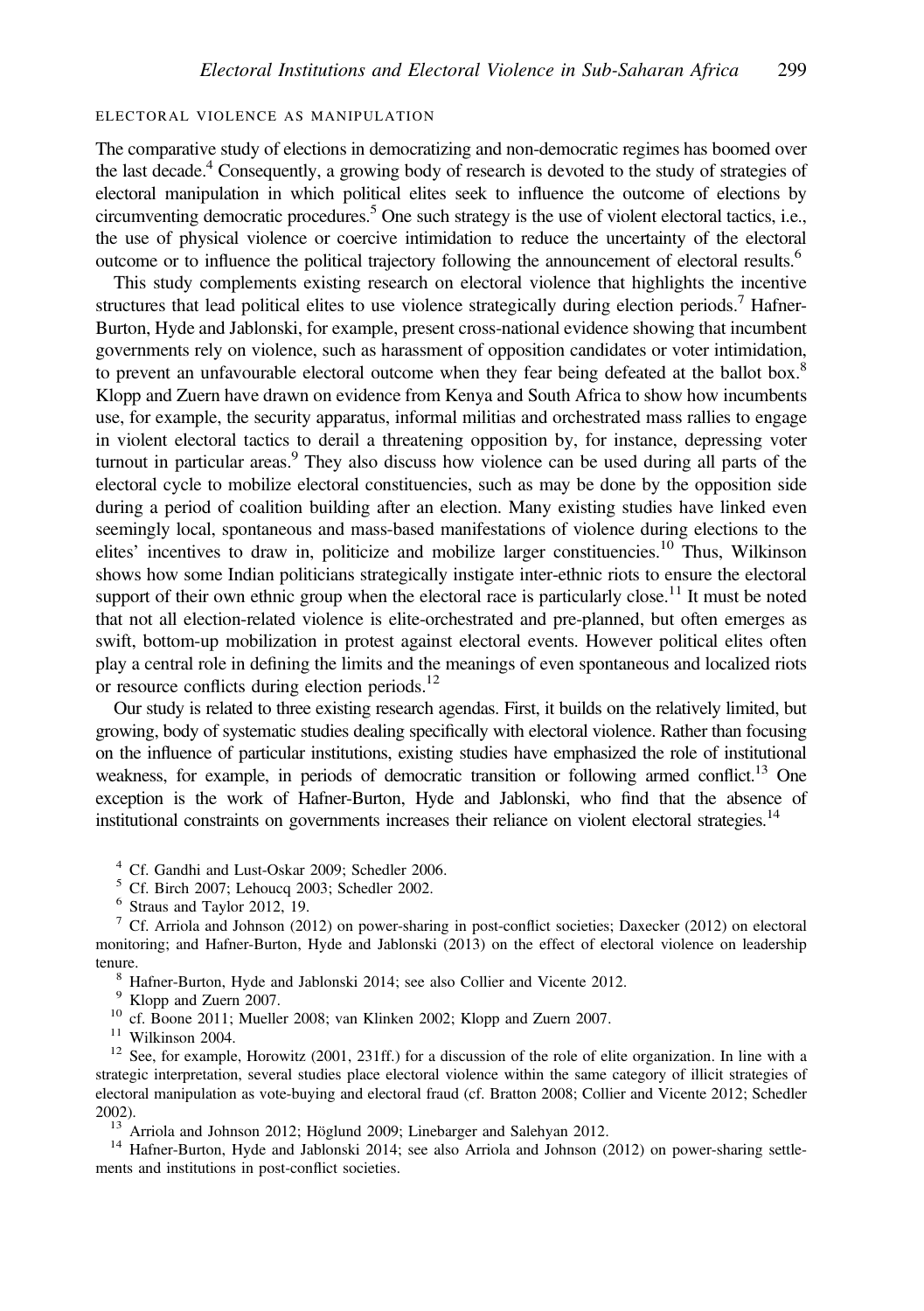Our study also ties in with the literature debating the significance of electoral institutions in mediating the risk of armed conflict more broadly. Several scholars have advocated proportional electoral rules as part of a broader package of power-sharing institutions that can reduce the risk of armed conflict in divided societies.<sup>15</sup> However, the debate about the merits of majoritarian versus proportional electoral institutions is inconclusive, particularly when looking beyond a few well-researched case studies to broader, cross-national empirical evidence.<sup>16</sup> Furthermore, it is difficult to draw conclusions directly from this literature concerning the risk of electoral violence. Contrary, for example, to ethnic rebellions, violent electoral strategies generally do not represent an exit strategy from the realm of political competition. Rather, they are pursued alongside other constitutional or non-constitutional strategies with which politicians seek to attain or retain power in a political contest.<sup>17</sup> Hence, even if particular electoral institutions might contribute to preventing the violent breakdown of institutional order, previous research has not addressed how electoral institutions might or might not motivate actors to pursue violent strategies to influence political outcomes within these institutions. Although our study also relates to research showing how elections can polarize politics and act as a catalyst for armed conflict,<sup>18</sup> electoral violence and armed conflict are generally not overlapping phenomena.19 Electoral violence thus requires a separate framework of analysis.

## THEORETICAL ARGUMENT

The electoral system is one of the most significant political institutions in terms of defining the strategic context of electoral competition. In the words of Mozaffar, electoral systems 'structure political conflict over distributional outcomes in democratic polities'.<sup>20</sup> The choice of electoral laws, i.e., the method for translating votes into seats, has profound effects on patterns of political mobilization and representation.<sup>21</sup> Majoritarian systems (most commonly exercised as single-member plurality or absolute majority) typically magnify the electoral success of large parties, whereas PR electoral formulas and larger electoral districts tend to lower barriers to representation for smaller parties.<sup>22</sup> Electoral institutions thus have important distributive

<sup>15</sup> cf. Lijphart [1977](#page-22-0); Lijphart [2004](#page-22-0); Reynolds [1999](#page-23-0). For an overview of these arguments, see e.g. Horowitz [2003;](#page-21-0) Reilly and Reynolds [2000;](#page-22-0) Sisk [1996](#page-23-0). Proponents of PR systems emphasize the importance of minority repre-sentation, the accommodation of plurality, and power-sharing mechanisms for conflict prevention (Lijphart [1977](#page-22-0); Lijphart [2004;](#page-22-0) Reynolds [1999](#page-23-0)). Their critics suggest, however, that the institutional entrenchment of group cleavages politicizes ethnicity and invites ethnic outbidding that works to undermine inter-group accommodation and increases the risk of violence (cf. Horowitz [1985](#page-21-0); Horowitz [2003](#page-21-0); Lardeyret [1991](#page-22-0). However, see Huber [2012](#page-21-0) for a challenge to this argument). Majoritarian systems are assumed to induce vote pooling and electoral coalitions spanning more than one group (Horowitz [1985](#page-21-0); Horowitz [2003](#page-21-0)) and to facilitate accountability and government effectiveness, which might promote long-term stability (Barkan [1995](#page-20-0); see also Knutsen [2011](#page-21-0) for a review).<br><sup>16</sup> Liiphart [\(2004](#page-22-0), 107) describes a 'strong scholarly consensus' in favour of consociationalist institutions.

Cross-national studies on the risk of ethnic rebellion (Cohen [1997](#page-21-0); Saideman et al. [2002](#page-23-0)) and civil war (Reynal Querol [2002;](#page-23-0) Schneider and Wiesehomeier [2008](#page-23-0)) report cross-national evidence to support such contentions. However, in a comprehensive empirical study Selway and Templeman ([2012\)](#page-23-0) did not find any conflict-reducing

effect of PR systems in diverse societies.<br><sup>17</sup> On the relationship between violence and electoral competition as strategic substitutes or complements, see<br>Dunning (2011).

- 
- 

<sup>18</sup> Brancati and Snyder [2013](#page-20-0); Cederman, Gleditsch and Hug [2012;](#page-20-0) Flores and Noourdin 2012; Snyder [2000](#page-23-0).<br><sup>19</sup> Bekoe 2012; Höglund [2009](#page-21-0).<br><sup>20</sup> Mozaffar [1998](#page-22-0), 81.<br><sup>21</sup> Birch [2005;](#page-20-0) Lindberg [2005.](#page-22-0)<br><sup>22</sup> The distinction between m number of different options regarding electoral formulas, thresholds, and district sizes, and various countries combine different systems.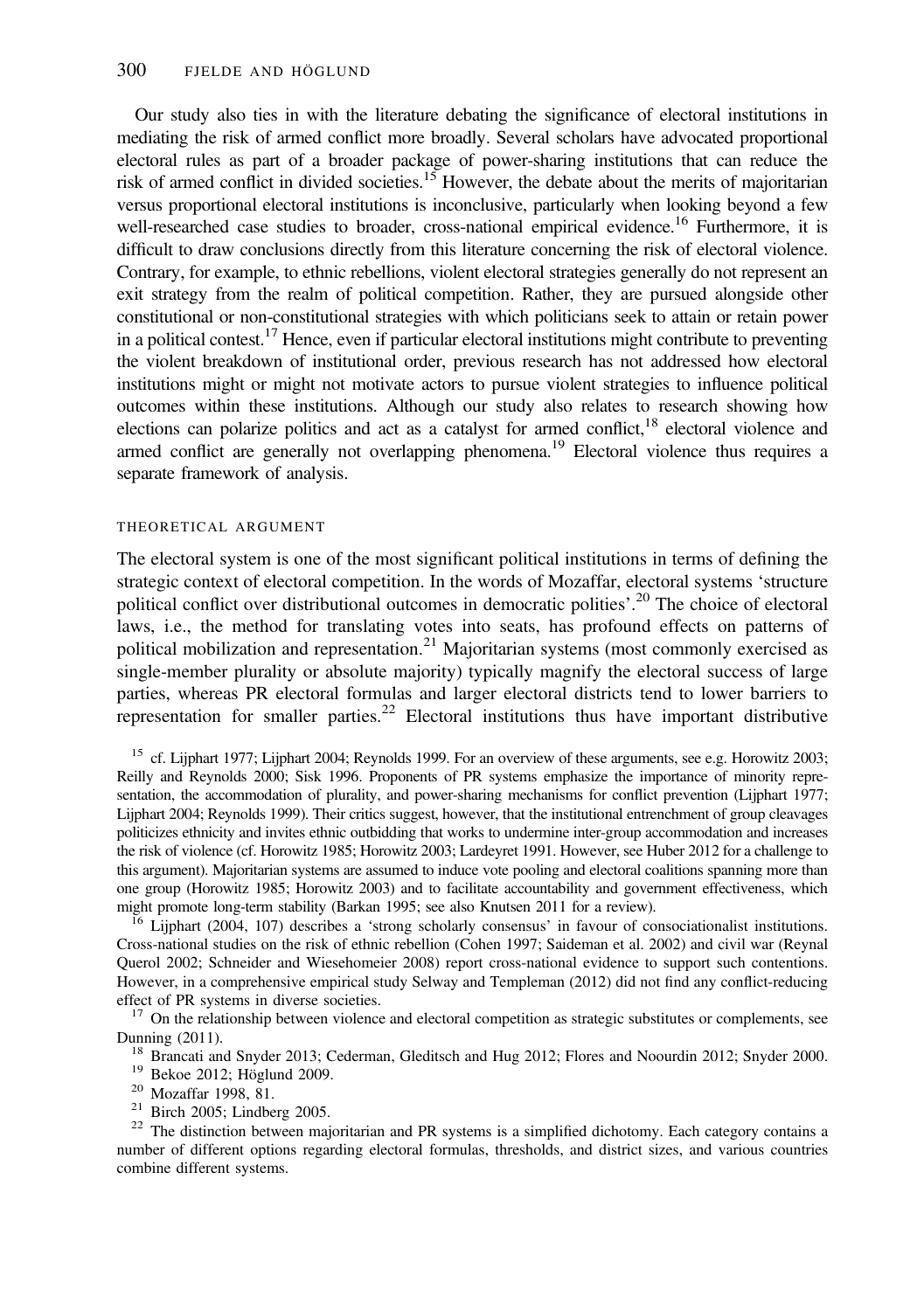consequences for the parties involved.<sup>23</sup> By disproportionately rewarding the dominant party and introducing higher barriers for representation, pure majoritarian rules might lead minority parties to feel that they are underrepresented or even excluded from political power.<sup>24</sup> Because they are designed to produce clear winners and decisive outcomes, majoritarian electoral systems tend to heighten the stakes of electoral contests.

In places where democratic institutions are well established, prospects of electoral defeat should not be sufficient to motivate politicians to engage in violent electoral tactics. Formal institutions are crucial in 'institutionalizing uncertainty', to use Przeworski's terminology, and they transfer power from individual political actors by means of a set of rules.<sup>25</sup> The strength of these institutions motivates actors to comply with democratic rules and to accept electoral defeat because they convey a certainty that the losers will still be allowed to advance their interests in the future. However, in Africa's electoral regimes the workings of these formal institutions are influenced by powerful informal institutions that also shape the electoral contest. By informal institutions, we refer specifically to patterns of patron–client relationships that are understood here as the joint practices of clientelism (the expression of political loyalty to providers of patronage) and political corruption (the misuse of public office for private gain).<sup>26</sup> These informal institutions influence the value that political actors attach to complying with formal electoral rules, regardless of the election outcome, as opposed to making their commitment to democratic, non-violent procedures contingent on the election resulting in the actors' favour.

In many of Africa's emerging democracies, pervasive patron–client relations increase the cost of electoral defeat.<sup>27</sup> These relationships mean that access to state power often translates into control over large public funds and opportunities for illicit rent-seeking for individual politicians, and this increases personal stakes in elections. Importantly, however, patron–client relations also have implications for politicians' interaction with their electoral constituencies, and political mobilization in Africa's multiparty regimes has often come to revolve around promises of benefits by politicians in return for voters' support.<sup>28</sup> Viable electoral coalitions – often based on narrow geographical or ethnic constituencies – are built through patronage spending on private goods, jobs, land, or even through cash transfers, as well as the provision of access to communal goods such as development resources.

Adding to the salience of electoral outcomes is the fact that contending patron–client networks are often structured along ethnic lines. Within the context of spoils-based politics, political parties mobilize voters less on the basis of programmatic platforms and more on the basis of regional affiliation and ethnic loyalties.<sup>29</sup> According to Posner, for example, voters' expectations regarding whether they will be included in the patronage coalition are strongly related to whether the politician who controls the resource is from their ethnic group.<sup>30</sup> In the absence of a strong commitment to providing public goods, the bid for economic benefits and the political contest become intertwined and the prosperity of the ethnic community or the

- 
- 

<sup>23</sup> Benoit [2004](#page-20-0), 366.<br><sup>24</sup> Lindberg [2005;](#page-22-0) Reynolds [1999](#page-23-0); Sisk [1996.](#page-23-0)<br><sup>25</sup> Przeworski [1991.](#page-22-0)<br><sup>26</sup> In contrast to formal institutions codified in law, informal institutions are rules of political behaviour 'created, communicated and enforced outside of officially sanctioned channels' (Helmke and Levitsky [2004,](#page-21-0) 727). A range of informal institutions exists (cf. Helmke and Levitsky [2004](#page-21-0) for a review), but many scholars recognize the particular importance of patron–client relationships as a powerful informal institution in Africa's electoral regimes (cf. Bratton [2007;](#page-22-0) Diamond [2008](#page-21-0); Hyden [2006](#page-21-0); van de Walle [2003\)](#page-23-0).<br><sup>27</sup> Bratton [2007](#page-22-0); Lindberg [2003.](#page-22-0)<br><sup>28</sup> Lindberg [2003;](#page-23-0) Posner 2007; van de Walle [2003](#page-23-0); Wantchekon 2003.<br><sup>29</sup> Lynch and Crawford [2012](#page-22-0); van d

- 
- 
- 
-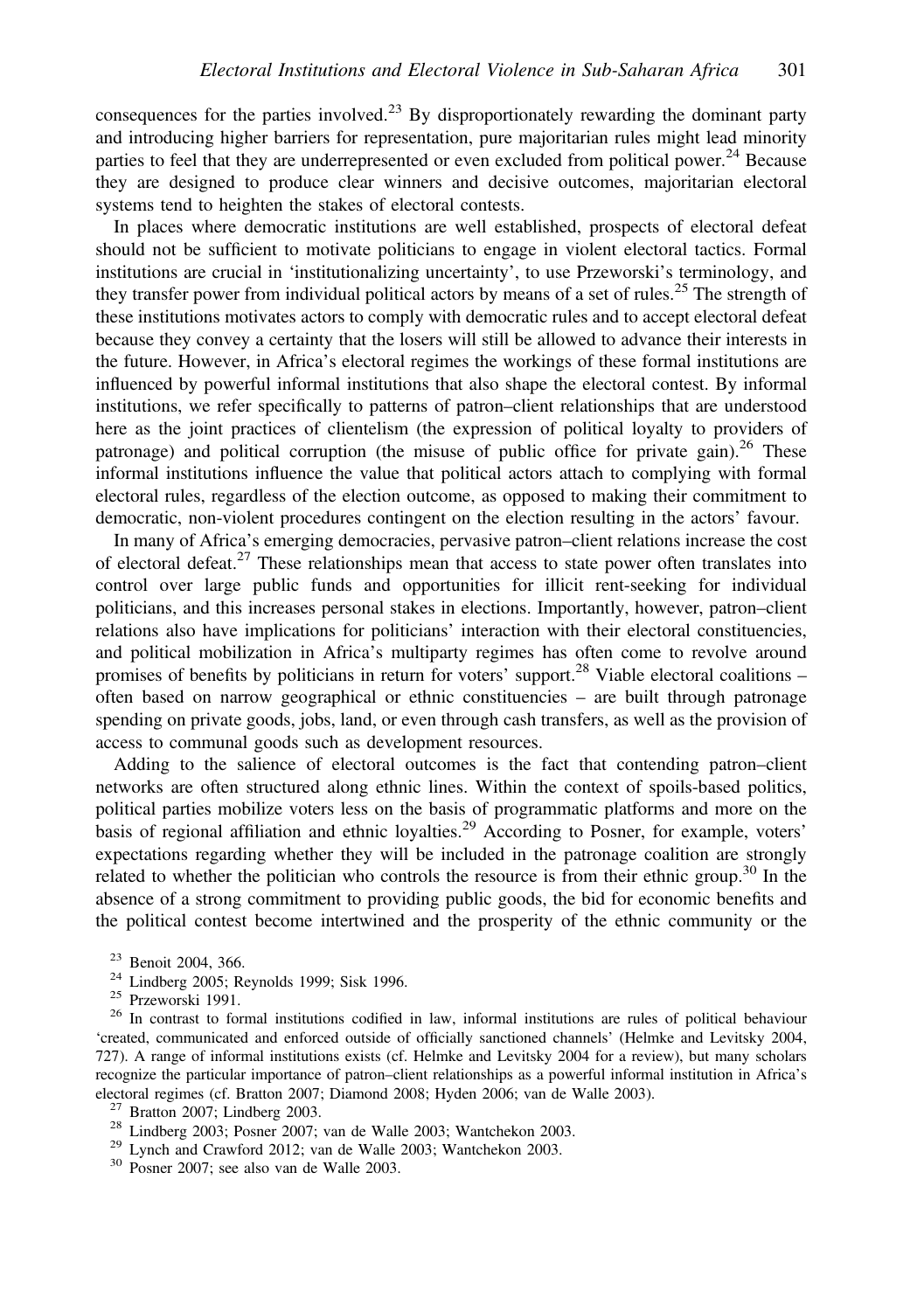region is perceived to depend on having one of their own in power.<sup>31</sup> African opposition parties have often mobilized from different ethnic support bases than the ruling party precisely on the basis of exclusionary patronage systems.<sup>32</sup> This system of resource allocation further raises the stakes of electoral competitions.

In summary, patron–client relations might contribute to a perception of the electoral contest as a zero-sum contest between a country's ethno-regional communities. In such a contest, electoral defeat implies not only political marginalization, but is also perceived to have devastating economic consequences for those involved both at the elite and constituency level.<sup>33</sup> The effect of the electoral system on politicians' incentives to engage in violent electoral tactics and on their constituencies' willingness to be mobilized for such violence must be understood within this context. Thus, the type of formal electoral rules has a particular significance in that these rules intensify or mitigate the incentive structures that are produced by the informal institutions described above.<sup>34</sup>

Majoritarian electoral institutions further reinforce the stakes of the electoral contest. The winner-takes-all dynamic and the high political premium awarded to the largest party under majoritarian rules imply that the electoral stakes are higher than they are under PR systems, where electoral outcomes tend to disperse the nodes of political power across a broader range of groups. In majoritarian systems, even political parties with significant followings might risk being without representation in parliament. When the individual politicians' and the electoral constituency's access to economic resources are seen to be closely linked to having a stake in state power, the high cost of electoral defeat might precipitate the use of violent electoral strategies.

The actual effect of electoral institutions on group representation is often dependent on the geography of electoral constituencies. When ethnic groups are concentrated in particular regions and constitute local majorities, the level of disproportionality in representation entailed by singlemember plurality systems is reduced.<sup>35</sup> Majoritarian systems might, in these situations, have other benefits such as increased accountability based on the link between individual politicians and their geographic constituencies.<sup>36</sup> However, even if ethnic groups live in geographically concentrated areas, African electoral constituencies tend to be ethnically heterogeneous. When dominated by one ethno-political group, the use of single-member districts tends to translate this dominance into ethnic fiefdoms at the local level.<sup>37</sup> Single-member districts provide the dominant national party with the institutional means to co-opt the regional or ethnic constituency, and majoritarian formulas give the dominant party a significant advantage  $vis-\lambda - vis$  the opposition.<sup>38</sup> As a result, electoral competition often taps into and reinforces localized competition between groups.

In this context, one of the advantages of majoritarian systems – their ability to produce a strong opposition party able to mount a credible threat to the incumbency – might, in fact, heighten the risk of violence. Over time, the ability of majoritarian systems to facilitate strong parliamentary oppositions could provide a check on the government and thus facilitate democratic consolidation. However, the short-term effect might be to increase the government's fear of electoral defeat and potentially to sharpen the incentives for both government and

<sup>31</sup> Bates [1983;](#page-20-0) Scarritt and McMillan [1995;](#page-23-0) Wimmer [1997](#page-23-0).<br><sup>32</sup> Kirschke [2000.](#page-21-0)<br><sup>33</sup> Kirschke [2000,](#page-21-0) 390.<br><sup>34</sup> Helmke and Levitsky [2004;](#page-21-0) Mueller [2008](#page-22-0).<br><sup>35</sup> Barkan [1995](#page-20-0); Wagner and Dreef [2014.](#page-23-0)<br><sup>36</sup> Barkan [1995.](#page-20-0) List PR system upwards accountable to powerful party bosses rather than to their electoral constituencies (Southall [2009,](#page-23-0) 453).<br><sup>37</sup> Cho [2010](#page-21-0); Reilly and Reynolds [\(2000](#page-22-0), 469); Reynolds [1999](#page-23-0).<br><sup>38</sup> Mozaffar [1998](#page-22-0).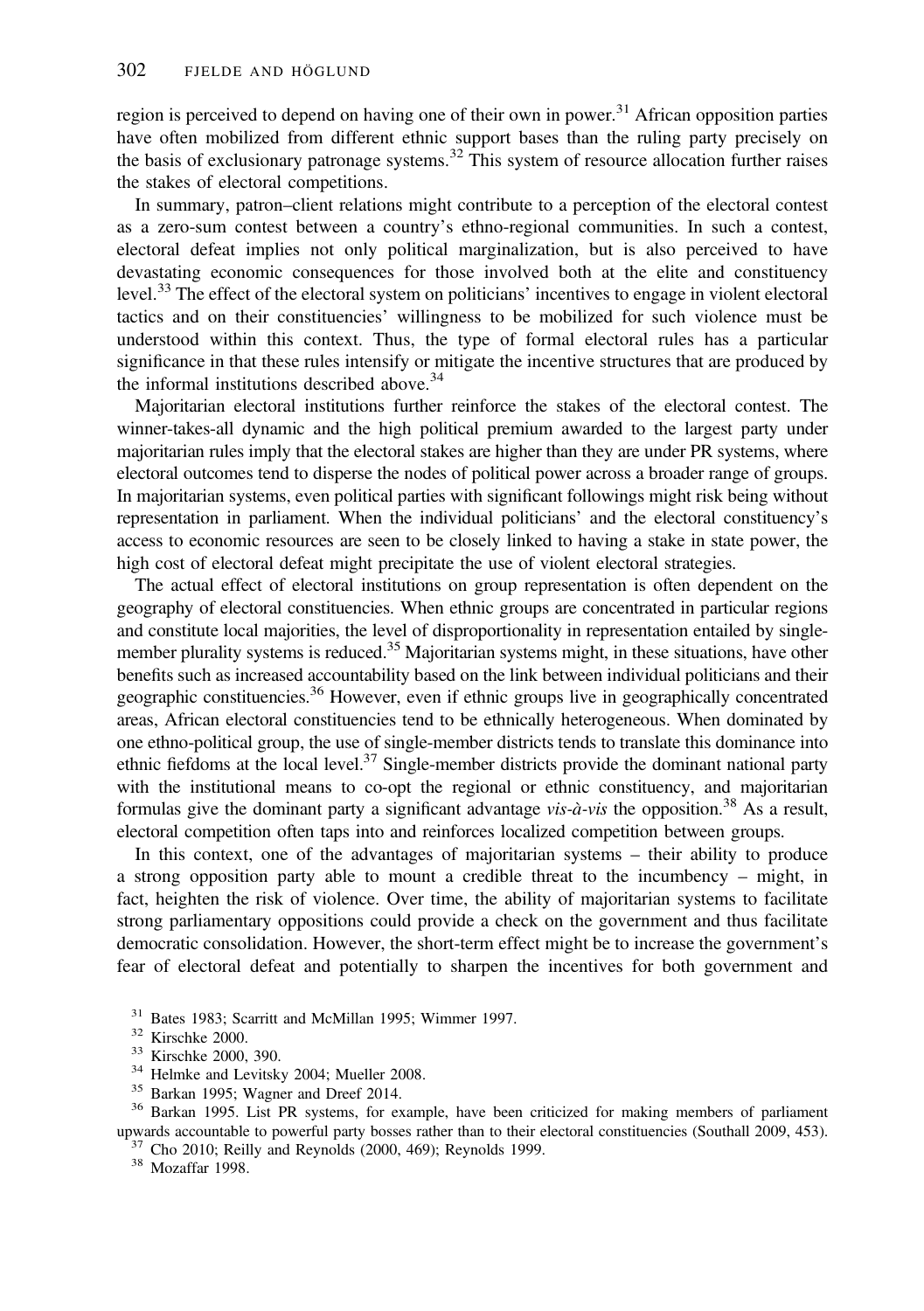opposition to resort to violent manipulation.<sup>39</sup> As noted by Birch, the translation of votes into seats in single-member majoritarian systems often leads to situations in which a very small margin of votes separates winners from losers. This means that a small number of votes could swing the outcome of the election in that district in favour of a particular candidate.<sup>40</sup> She links this to the higher prevalence of electoral malpractice under majoritarian systems. Higher stakes and close competition are similarly likely to increase the incentives to engage in violent electoral manipulation.

Majoritarian institutions that disproportionately reward larger parties could also reinforce the incumbency advantage already conferred by patron–client relationships. With the introduction of multiparty elections in Africa, the locus of clientelism has shifted from the state apparatus to political parties. Often, a poorly resourced opposition finds itself competing with a government party that benefits from unmitigated control of state assets and, therefore, can increase its electoral advantage through the distribution of state patronage.<sup>41</sup> In majoritarian systems, the high political premium awarded to the party with the largest vote share might serve to buttress the dominant position of the government party. This might further polarize the electoral contest both by making government parties feel less constrained in opting for illegitimate strategies of electoral manipulation and by breeding frustration among opposition parties. The organizational weakness of political parties in Africa's emerging democracies implies that without representation the losing parties might not survive electoral defeat to contest the next election. The volatility of opposition parties since the introduction of multiparty politics in the region is suggestive of this.<sup>42</sup> The interaction of formal and informal institutions thus means that the electoral contest tends towards a zero-sum dynamics. The fear of permanent exclusion from political power might increase the risk of electoral violence by undermining the losing side's commitment to the formal, democratic rules of the game.

PR electoral institutions, in contrast, tend to increase the likelihood that even minority candidates will commit to democratic rules because such institutions are more likely to guarantee them sufficient representation to 'stay in the game' until the next election and to secure them a stake in the allocation of state resources. The introduction of a PR system in itself might not be able to alter the dominance of the government party in the African context, but even the prospect of a 'consolation prize' in the form of some representation, might motivate opposition candidates to commit to the democratic process and reduce the incentives for electoral violence.<sup>43</sup> More generally, proponents of PR systems as a tool for conflict management in divided societies hold that the inclusiveness of such systems is more likely to facilitate inter-elite co-operation and make power sharing between groups more visible.<sup>44</sup> Democratic backlash is less likely where both majority and minority parties can claim to have a stake in the political institutions.<sup>45</sup>

Our argument suggests that the incentive structures for politicians to engage in violent electoral tactics must be understood as a joint product of majoritarian institutions that are geared

<sup>39</sup> Birch ([2005\)](#page-20-0), however, questions the ability of majoritarian systems to produce a balanced party system in Africa. She shows that in the 'third wave democracies' where parties are weakly institutionalized and poorly resourced, single-member majoritarian rules have often ensured continued dominance of a single party alongside a fragmented, regionalized and volatile opposition.<br>
<sup>40</sup> Birch [2007](#page-20-0).<br>
<sup>41</sup> Makinda [1996,](#page-22-0) 567; Rakner and van de Walle [2009](#page-22-0).<br>
<sup>42</sup> cf. Bogaards [2000](#page-20-0); Rakner and van de Walle [2009.](#page-22-0)<br>
<sup>43</sup> Studies of African party systems sho

such systems are usually associated with less dominant parties, a larger number of legislative parties, lower disproportionality in votes-to-seat translation, and lower levels of electoral volatility (cf. Mozaffar and Scarritt [2005;](#page-22-0) Rakner and van de Walle [2009,](#page-22-0) 108). <sup>44</sup> Lijphart [1977;](#page-22-0) Lijphart [2004;](#page-22-0) Reynolds [1999](#page-23-0); Sisk [1996.](#page-23-0) <sup>45</sup> Linz and Stepan [1996.](#page-22-0)

- 
-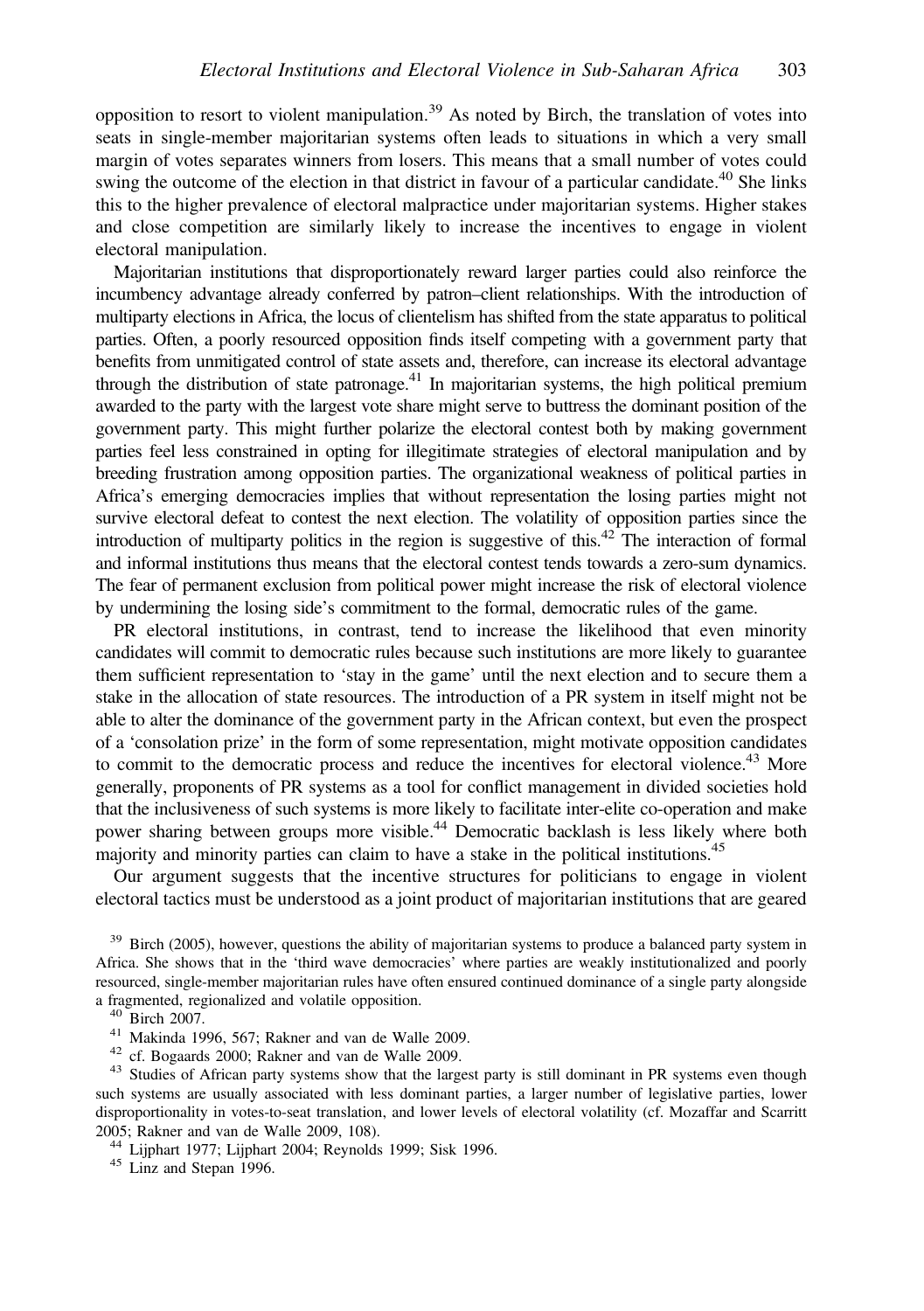towards producing all-out winners and losers and the informal institutions of patron–client relations that heighten the costs of electoral defeat. This does not necessarily mean, however, that the level of political corruption or of politicians' use of exclusionary clientelist policies – as opposed to campaigning on public-good platforms – will vary systematically across different electoral institutions. Rather, we assume that in *both* PR and majoritarian systems political positions will to some extent be valued for the resources they provide for the individual politician and his/her family and close kin, and that voters will seek to gain access to state resources by giving their electoral support to members of their own ethnic group.<sup>46</sup> The difference lies in the way we believe that majoritarian electoral institutions reinforce, rather than mitigate, these high electoral stakes.

Observers of African politics have noted that the actual amount of resources that trickles down the patronage networks to the level of the individual voter is often very small.<sup>47</sup> If this is so, then the inclusionary dynamics of PR systems might primarily work by facilitating elite accommodation across a broader segment of the society's groups. However, regardless of how much of the 'national cake' is in fact allocated based on changing electoral coalitions, the perception among electoral constituencies that the opportunity for their community to 'eat' hinges on having one of their own in power might itself facilitate mobilization for violent electoral strategies when their candidate is threatened with an all-out electoral defeat.

There is a debate about the actual distributive consequences of the different electoral systems.<sup>48</sup> Some studies suggest that individual political accountability, close electoral competition, and majority government associated with majority rules provide a check on rentseeking behaviour and a large government sector.<sup>49</sup> Others argue, however, that majoritarian systems can reinforce the tendency for the link between politicians and their constituencies to centre on clientelist accommodation within narrow networks of distinct ethno-regional constituencies.<sup>50</sup> Commenting on the single-member plurality system in Kenya, Southall remarks that 'it consolidated the political culture of "big men" […] electoral appeal became heavily dependent on the dispersal, or promise of dispersal, of patronage, both in terms of electoral campaign expenditure and the securing of benefits from the centre for the constituency or particular constituents'.<sup>51</sup> Quantitative evidence suggests that larger electoral districts, more continuous mapping of votes to seats, and the enhanced representation of group interests in PR systems all reduce the share of public spending going to narrowly targeted constituency goods and increase public spending on universal, distributive programmes targeting geographically dispersed groups of voters.<sup>52</sup> These findings would suggest that the electoral contests under majoritarian systems have a higher likelihood of turning into a perceived zero-sum contest between distinct electoral constituencies, thereby entailing a higher risk of electoral violence. Based on the above discussion, we derive the following hypothesis:

HYPOTHESIS 1: The risk of electoral violence is higher in countries with a majoritarian electoral system than in those with a PR system.

<sup>46</sup> Posner [2007](#page-22-0); Wantchekon [2003](#page-23-0).<br><sup>47</sup> van de Walle [2003.](#page-22-0)<br><sup>48</sup> cf. Knutsen [2011.](#page-21-0)<br><sup>49</sup> Persson and Tabbelini [2003;](#page-22-0) Persson, Tabellini and Trebbi 2003. However, small district sizes tend to be associated with higher levels of corruption making the net effect of majoritarian institutions ambiguous (Persson and Tabbelini [2003](#page-22-0)).<br><sup>50</sup> cf. Sisk and Reynolds [1998,](#page-23-0) 24.<br><sup>51</sup> Southall [2009](#page-23-0), 449.<br><sup>52</sup> Knutsen [2011](#page-21-0); Persson and Tabellini [2004](#page-22-0); see also Cho [2010](#page-21-0); Weaver [2002,](#page-23-0) 114.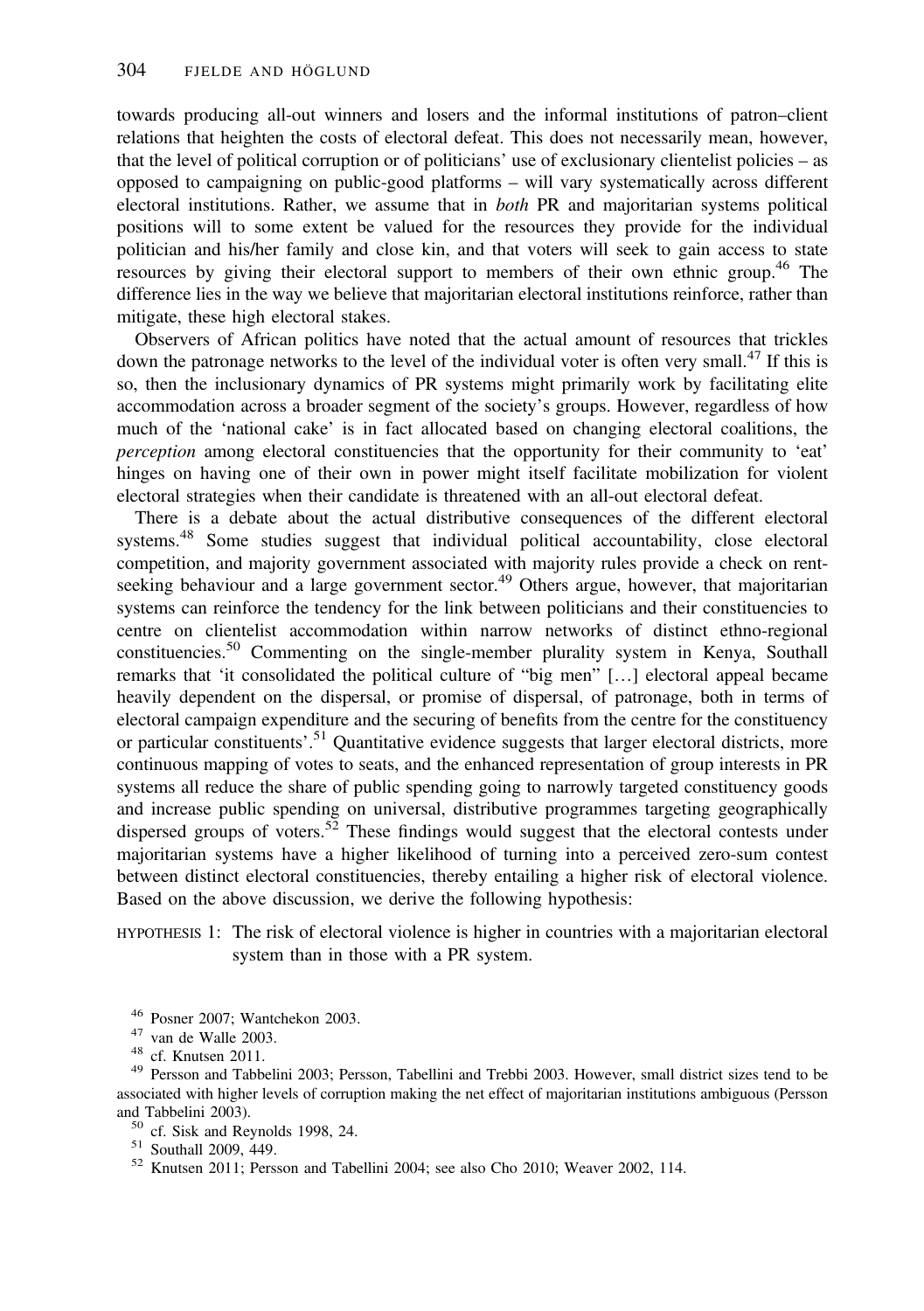The argument presented above emphasizes the embeddedness of electoral institutions in societal characteristics. Specifically, our discussion about patron–client networks as a powerful informal institution in African politics highlights ethno-political exclusion and a narrow concentration of economic resources as factors that add to the importance of electoral rules by influencing the stakes of the electoral contest.<sup>53</sup> Although our argument links these traits specifically to the workings of patron–client networks, the degree of exclusion and wealth concentration vary substantially across African countries and party systems. We thus examine the effect of the interaction between electoral rules and these societal characteristics more directly.

Our argument suggests that the risk of electoral violence is associated with the prospect of large electoral constituencies failing to achieve representation under a winner-takes-all majoritarian electoral system. Electoral constituencies might have different sources of group affiliation, and it is the risk of permanent exclusion, rather than the group composition, that creates incentives for violent electoral tactics. However, political coalitions in Africa tend to be structured along ethnic lines and ethnicity has been a particularly salient resource for the mobilization of political action across the continent.<sup>54</sup> Where political exclusion follows ethnic lines, exclusion is particularly likely to reinforce the development of grievances and encourage political mobilization.<sup>55</sup>

We argue that majoritarian electoral institutions are particularly likely to lead to the use of violent electoral tactics in situations where large ethno-political groups are excluded from state power. The size of the excluded group is important because it shapes the perception among both the electoral constituency and the politicians who represent them of whether they could be part of a winning coalition with access to state resources.<sup>56</sup> Politicians who draw their electoral support from larger excluded groups are also more likely to be in marginal positions when the outcome of the elections could go either way. These opposition politicians are, therefore, also more likely to constitute an electoral threat to those in government and thus increase the incentives to use violent tactics such as detentions, harassment or voter intimidation. Based on this, we derive our second hypothesis:

# HYPOTHESIS 2: The risk of electoral violence under majoritarian electoral systems will increase with the size of the largest excluded ethno-political group.

Our argument identifies a predicament in the way that political power is used to lay claim to economic resources – often within a context where economic opportunities in the private market are relatively scarce compared to those that arise through control over government agencies, public funds or state property.<sup>57</sup> Recent elections in Zimbabwe illustrate how the close relationship between political power and economic resources can contribute to a violent electoral contest. Through forcible acquisition, violent evictions and resettlement schemes, land has repeatedly been used as a patronage resource to mobilize electoral support in favour of the governing party, ZANU PF, with much of it going to party elites.<sup>58</sup> In the run up to the 2008 election, ZANU PF instilled fear among the newly landed elite that victory by the opposition would lead to their eviction, and this led many of them to participate in violence during the election.<sup>59</sup> Our argument suggests that these economic incentives can raise the stake of the electoral competition above the threshold at

- 
- 
- 
- 

<sup>&</sup>lt;sup>53</sup> Mozaffar, Scarritt and Galaich [2003](#page-22-0); Reilly and Reynolds [2000](#page-22-0), 426.<br>
<sup>54</sup> Bates [1983](#page-20-0), Fearon [2006;](#page-21-0) Posner [2004](#page-22-0); Scarritt and McMillan [1995.](#page-23-0)<br>
<sup>55</sup> Cederman, Wimmer and Min [2010;](#page-21-0) Stewart [2008](#page-23-0).<br>
<sup>56</sup> Birnir [2007,](#page-20-0) 163; P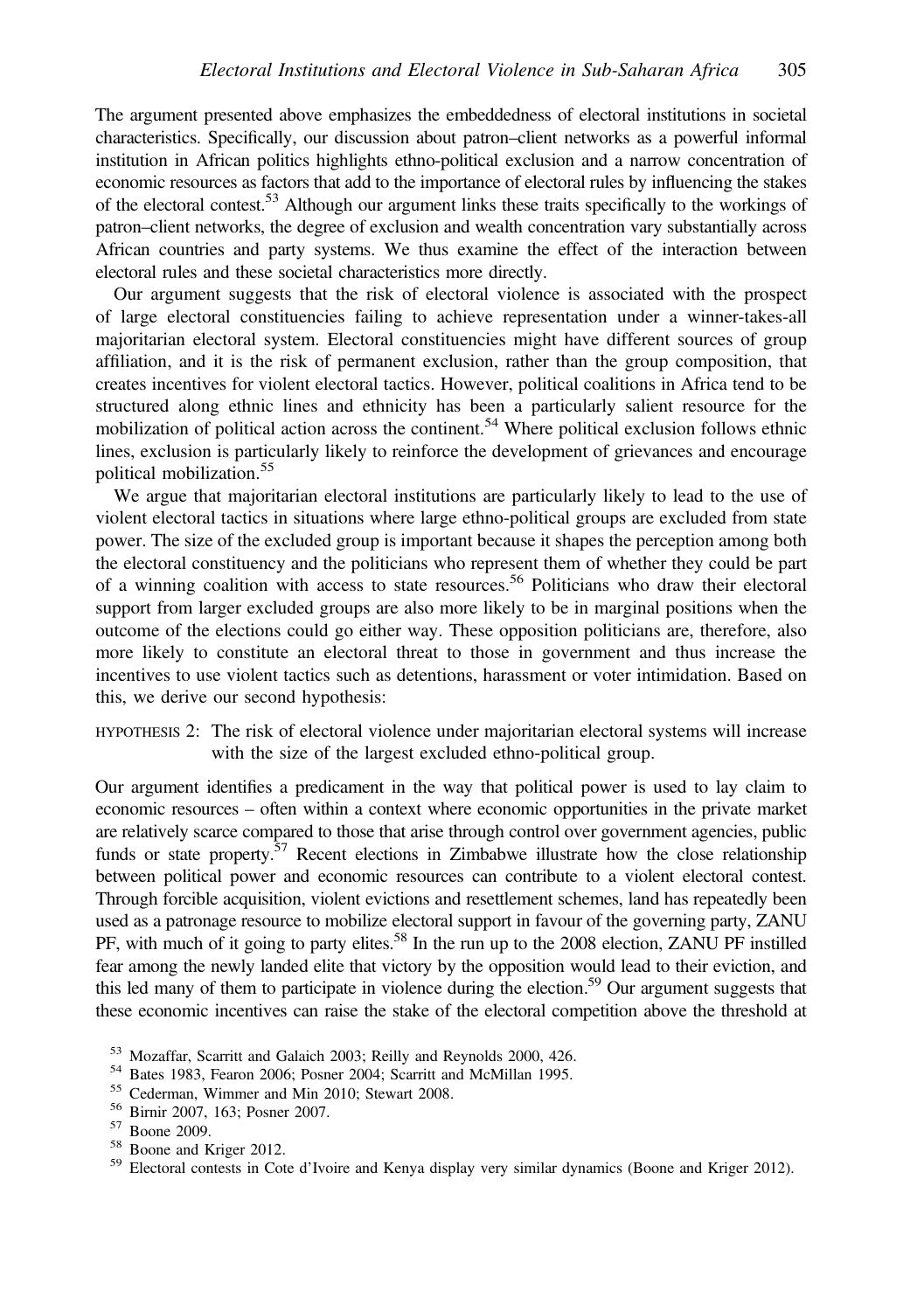which political candidates and voters can 'afford to lose' the election.<sup>60</sup> Whereas PR systems could diffuse these high stakes by dispersing the nodes of political power, the winner-takes-all dynamic under majoritarian institutions reinforces them.

An implication of this argument is that the combination of majoritarian institutions and a narrow concentration of wealth will lead to high-stakes elections with a high risk of election violence. We take the concentration of land – arguably the most important source of wealth in Africa's agrarian economies – to be a proxy for the costs of electoral defeat for those in power. Boix, for example, argues that elite resistance to democratization will increase with the inequality of land holdings and that a narrow concentration of wealth increases the economic losses of the elites if the tax rate were to shift to reflect the preference of the median voter.<sup>61</sup> We also assume a substantial overlap between political and economic class and that a narrow concentration of wealth significantly heightens the cost of political defeat under majoritarian systems that favour decisive victories and disproportionately reward the winning side. With a more even distribution of wealth across society, the competition for political power is likely to be less geared towards zero-sum results even in majoritarian systems. This leads to our third hypothesis:

HYPOTHESIS 3: The effect of majoritarian electoral systems on electoral violence will increase with higher levels of land inequality.

# DATA AND RESEARCH DESIGN

Our argument suggests that the institutional framework of the elections influences the risk that a country will experience physical violence and coercive intimidation in relation to electoral processes. We evaluate these expectations based on a dataset of monthly observations including all countries holding executive or legislative elections in Sub-Saharan Africa within the period of 1990–2010. Africa is one of the regions that experienced the most radical changes in its political outlook as a part of the third wave of democratization. Most African countries introduced multiparty elections in the 1990s, and these represent examples of unconsolidated regimes with a recent history of authoritarian politics. Because our argument centres on political competition in a context where democratic institutions remain weakly consolidated, Sub-Saharan Africa is a suitable sample. These countries also display considerable variation both in their institutional electoral frameworks and their experiences with electoral violence.

To identify electoral regimes, we use the National Elections across Democracy and Autocracy (NELDA) dataset, which provides detailed information on all election events in the time period studied. $62$  We include countries where elections were held for a national executive figure or for a national legislative body and in which voters directly elected the representatives to the national post in question. Based on these criteria, the dataset includes forty-seven countries and 8,466 monthly observations. $63$ 

Data on electoral violence for the 1990–2010 period is from the Social Conflict in Africa Database (SCAD, version 3.0).<sup>64</sup> This is an event dataset that codes instances of social disturbances in Africa – such as demonstrations, strikes, riots, and government harassment – based

<sup>60</sup> Boone [2009](#page-20-0).<br><sup>61</sup> Boix [2003;](#page-20-0) see also Przeworski [1991](#page-22-0).<br><sup>62</sup> Hyde and Marinov [2012](#page-21-0).<br><sup>63</sup> For countries holding their first election within the time span of the dataset, the country is included in the analysis six months prior to the election month. <sup>64</sup> Salehyan et al. [2012.](#page-23-0)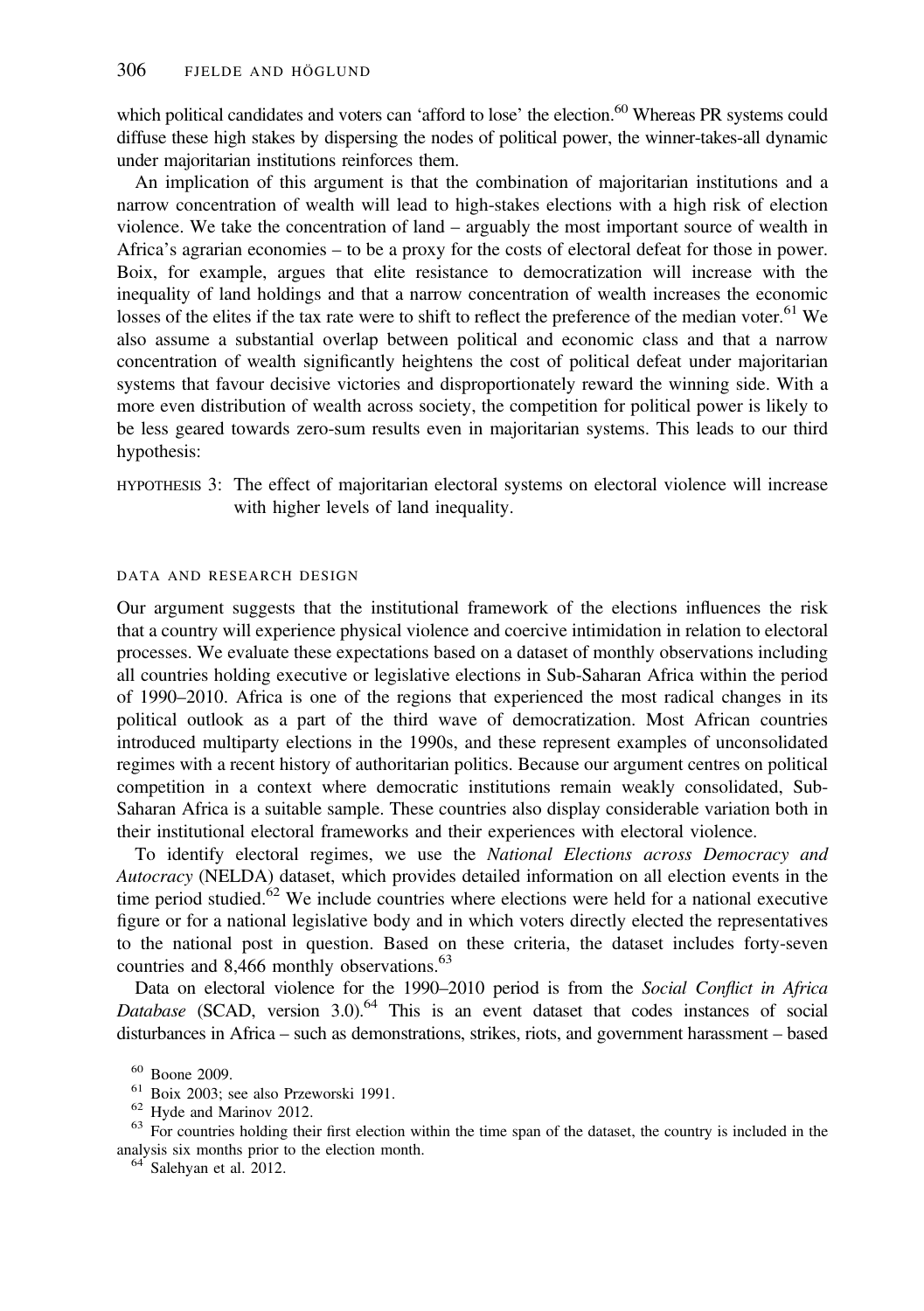on Lexis Nexis searches of news wires. All events are coded by issue, and in the construction of our dependent variable we focus on those violent events that are coded as explicitly related to elections.<sup>65</sup> Some studies of electoral violence have chosen an alternative approach by defining all political violence that occurs within a particular time frame around elections to be electoral violence.<sup>66</sup> We identify electoral violence by issue – not simply by timing – for two reasons. First, electoral violence can occur at any time during an electoral cycle. Forcible displacement of voters ahead of voter registration and candidate intimidation during party primaries are two examples of electoral violence occurring well before the electoral campaigning and voting operations begin. Secondly, an approach that simply includes all violent events during a delineated period around elections independent of issues risks pooling together very heterogeneous forms of political violence, of which only some are related to the elections. Some of this violence might include armed conflict events, and this might weaken the explanatory power of theories relating specifically to electoral violence.

Besides the coding of election-related issues, another advantage of the SCAD data relative to other data sources is the inclusion of non-lethal events. Electoral violence includes coercive intimidation or physical violence that is not necessarily fatal. Because the SCAD data differentiate between the government and the opposition as perpetrators of violence, we are also able to examine the potentially important differences in patterns of electoral misconduct by these respective actors.<sup>67</sup> We constructed two main dependent variables. Government Violence included all election-related violent activities waged by government authorities or by actors affiliated with the government. Opposition Violence included all election-related violent activities by non-government actors that are 'anti-government' or directed towards a distinct 'other' group or government authorities according to the SCAD codebook.<sup>68</sup> Both variables are coded as dichotomous and have a value of 1 if any election-related violent event occurred that month or 0 if none occurred.

Our main independent variables of interest are related to the institutional framework of the elections. We distinguish majoritarian systems from other forms of electoral systems based on two measures of electoral law. First, based on data from the *Institutions and Elections Project*, we coded a dummy variable – *Majoritarian Rules* – that captures whether the country employs either plurality (first-past-the-post) or majoritarian formulas in the election of legislators.<sup>69</sup> The use of proportional representation formulas is the reference category. We also include a dummy variable to separate out Mixed Systems for which we have no particular theoretical expectations.<sup>70</sup> Secondly, we included a variable for the *Mean District Magnitude* (MDM) in the country where more seats per district is an intrinsic feature of proportional systems.

<sup>65</sup> Each news source is individually read and coded by issue based on how the event is described. We retained all events where elections were explicitly mentioned first, second or third as the source of the violence. For a more detailed description of the coding procedure, including search words, see Salehyan et al. [\(2012](#page-23-0)). In addition, we have reviewed all events coded as relating to democracy and human rights that occurred within a three-month period before or after the election. A number of additional events with clear relation to the elections

were then included in the dependent variables.<br>
<sup>66</sup> cf. Daxecker [2012](#page-23-0).<br>
<sup>67</sup> cf. Straus and Taylor 2012.<br>
<sup>68</sup> In *Government Violence*, we also included election-related events where the government responded with violent repression in the face of a demonstration, strike, riot, etc. In Opposition Violence, we omit events perpetrated by actors within permanent military organizations to exclude violence related to ongoing insurgencies. Robustness tests show similar results when these events are included.

 $^{69}$  Regan, Frank and Clark [2009](#page-22-0). We use the new version of the dataset that is updated through to 2012.<br><sup>70</sup> Mixed systems combine PR with either plurality or majority in situations where, for example, a single chamber contains seats selected by different methods or there are two chambers selected by different methods.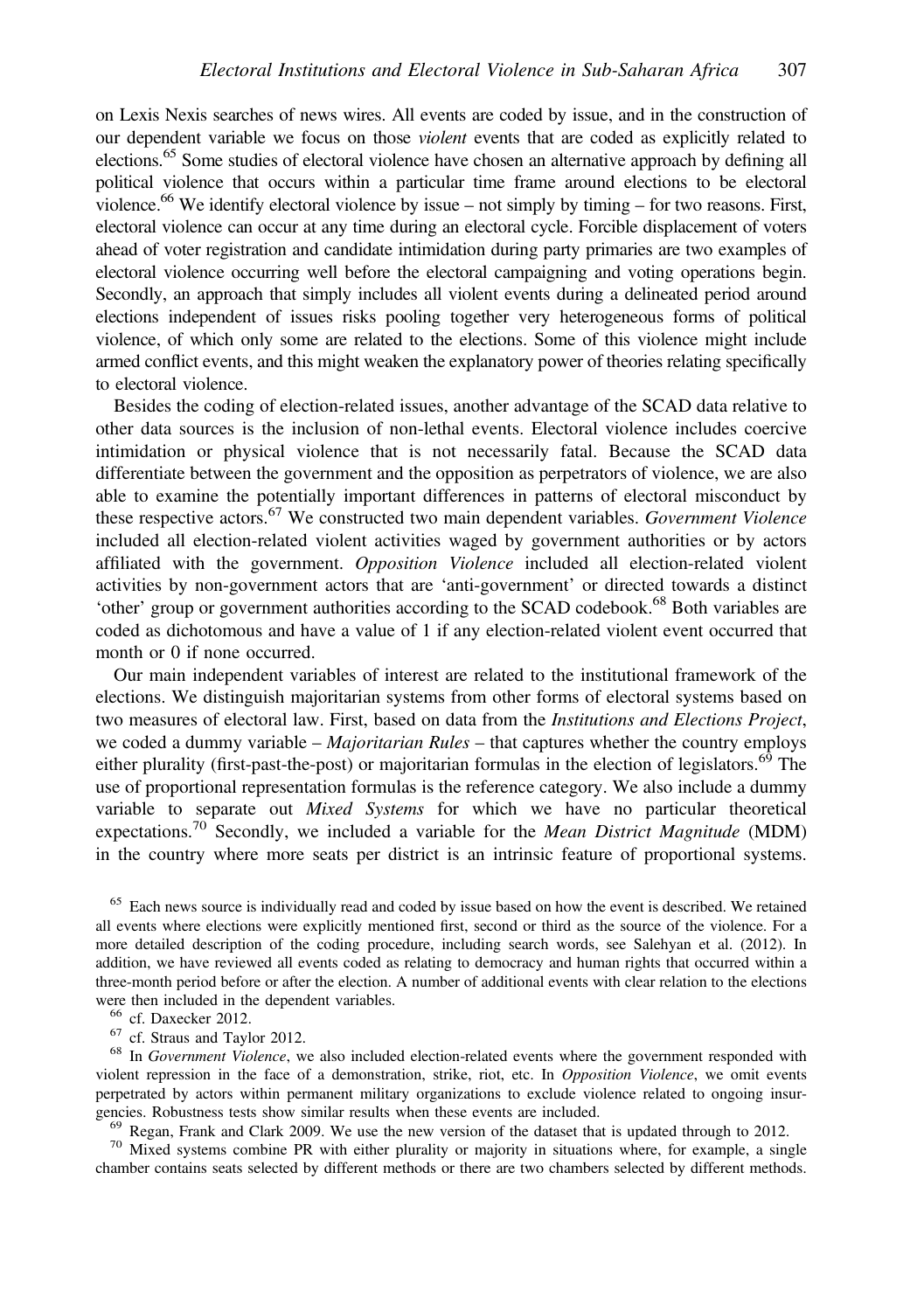We follow the method of Huber and use the log of this variable because beyond a certain threshold the variable should have no further effect on diffusing the stakes of the electoral contest and on reducing the incentives for violent manipulation.<sup>71</sup> The MDM variable is from the *Database of Political Institutions*.<sup>72</sup> In our data, 2,531 of the observations have first-pastthe-post rules; 1,992 have majority rules; 2,671 had PR rules, and 1,272 have mixed systems. The mean district magnitude for all countries in the study is 9.8 legislative seats.

The choice of electoral institutions is not exogenous to the dynamics of political competition and outcomes.<sup>73</sup> However, when commenting on recent waves of democratization (which include a large number of African countries), Reilly and Reynolds, for example, have noted that electoral systems rarely seem to have been consciously and deliberately designed to achieve particular societal outcomes, but rather tend to reflect colonial transfers of institutions.<sup>74</sup> Explaining the choice or development of electoral systems is beyond the scope of this study, but a particular concern for our analysis is whether countries that are particularly predisposed to electoral violence, for example, from having had a history of widespread political violence, are also more likely to have adopted majoritarian institutions. However, studies suggest that where the choice of an electoral system formed part of an elite-negotiated pact to end violent armed conflict, such a choice tended to result in proportional, not majoritarian, electoral rules (e.g., South Africa, Angola, Mozambique and Namibia).<sup>75</sup> If anything, this should bias against finding support for our main hypothesis.

To examine the second hypothesis, which states that majoritarian institutions are particularly likely to spur electoral violence where large ethno-political groups are excluded from power, we use data from the *Ethnic Power Relations* (EPR) dataset.<sup>76</sup> The EPR dataset identifies all politically relevant ethnic groups and measures their members' access to central state power over time. We create a variable for the size of the largest ethno-political group that was excluded from political power, i.e., that was either powerless or discriminated against according to the EPR data. Note that this measure captures group representation within formal political structures and not, for example, the use of violence to exclude groups from popular influence as part of the electoral process.

To examine the third hypothesis, which states that majoritarian institutions increase the likelihood of electoral violence in the context of large economic inequalities, we use a measure of land inequality suggested by Vanhanen.<sup>77</sup> In Africa's largely agrarian economies, this measure is arguably a more valid indicator of economic inequality than it would be in more developed economies.<sup>78</sup> Land inequality is measured as the percentage of large-scale farms, i.e., those cultivated by wage workers, relative to small-scale family farms, i.e. 'farms that provide employment for not more than four people, including family members, … that are cultivated by the holder family itself and … that are owned by the cultivator family or held in

<sup>71</sup> Huber [2012](#page-21-0).<br><sup>72</sup> Beck et al. [2001.](#page-20-0) The *Database of Political Institutions* data code the institutions in place as of 1 January every year. Where no electoral system was in place as of this date, but legislative elections were held, we extend

the coding for the following year to the preceding electoral period.<br><sup>73</sup> For a review of theories of electoral system change, see Benoit [2004.](#page-20-0)<br><sup>74</sup> Reilly and Reynolds [2000](#page-22-0); see also Norris [1995.](#page-22-0) In robustness tests, we legal origin to rule out the possibility that British colonial rule is associated with both majoritarian institutions and societal/political legacies that make these countries more prone to electoral violence.

- 
- 
- 

<sup>75</sup> Mozaffar and Scarritt [2005.](#page-22-0)<br><sup>76</sup> Cederman, Wimmer and Min [2010](#page-21-0).<br><sup>77</sup> Vanhanen [1997](#page-23-0), 48; see also Boix [2008.](#page-20-0)<br><sup>78</sup> An alternative measure of economic inequality would be the GINI index. However, poor data quality and a lack of coverage, particularly for developing countries, led us to prefer the land inequality measure.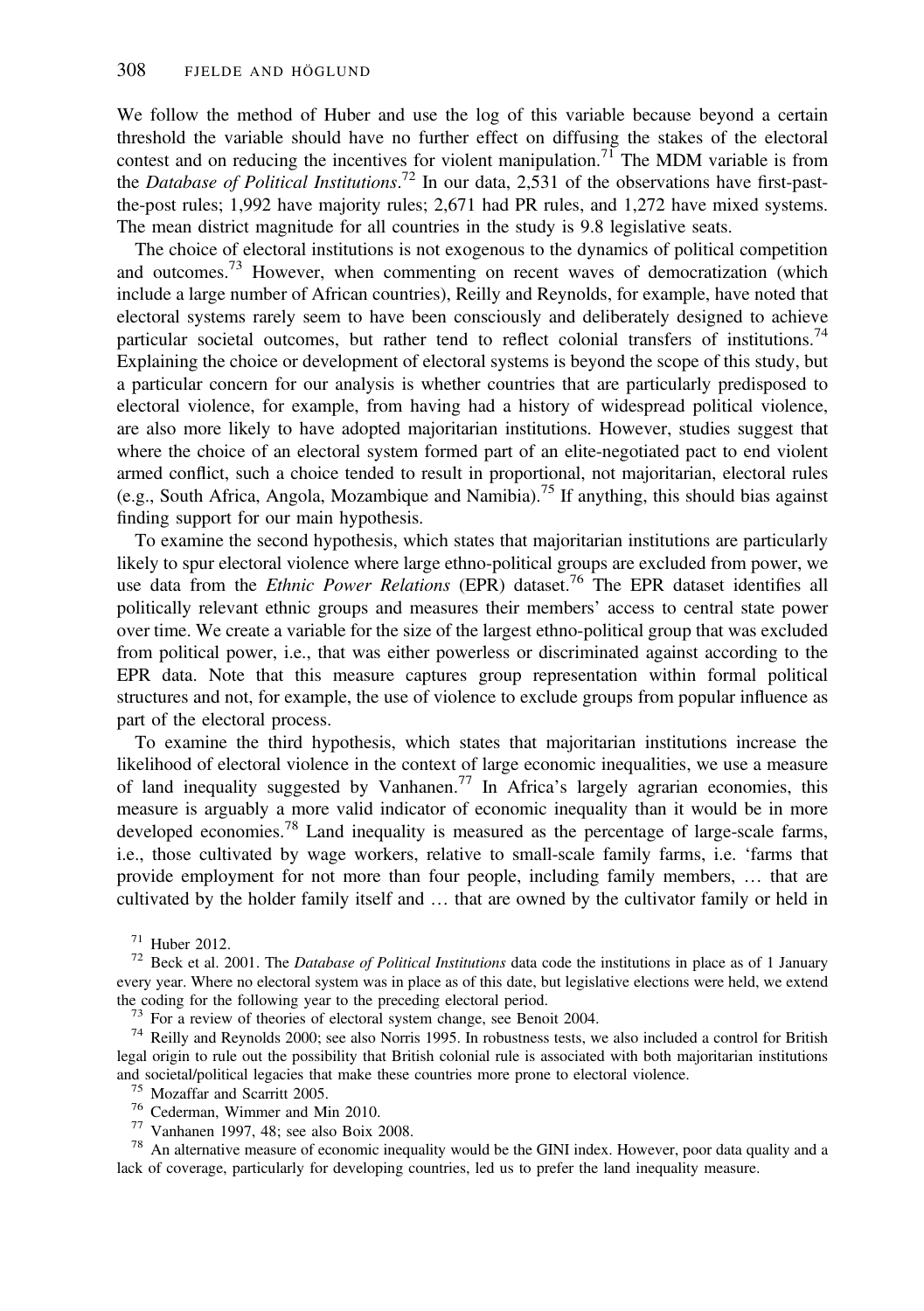

Fig. 1. Elections and electoral violence in Sub-Saharan Africa, 1990–2010

owner-like possession'.<sup>79</sup> The data are reported by decade resulting in two observation points for our time period. The last observed value is used for in-between years.

We control for the overall level of democracy in each country because electoral violence is considerably less likely to occur within the context of consolidated democratic institutions.<sup>80</sup> We measure democracy using the *Polity* scale (which ranges from  $-10$  to  $+10$ ) and include a squared term to capture non-linear effects.<sup>81</sup> Based on the broader literature on political violence, we control for the size of the country's population and the country's level of economic development. The data for both of these variables come from the National Accounts Main Aggregates Database produced by the United Nations.<sup>82</sup> To account for temporal dependence, we include a lagged version of the dependent variable. Because the occurrence of electoral violence could be precipitated by on-going large-scale insurgencies, we control for whether an intrastate armed conflict was on-going in the country during the previous month using data from the Uppsala Conflict Data Program.<sup>83</sup> Additional control variables are discussed in the robustness section.

## ANALYSIS

The trends in electoral violence from 1990 to 2010 are shown in Figure 1. The figure shows the number of months with electoral violence broken down into government and opposition actors alongside the number of monthly observation in which a national election took place each year in the time period studied. Similar to what has been suggested by Straus and Taylor, government or government-affiliated actors are more frequently the perpetrators of electoral violence than actors associated with the opposition.<sup>84</sup> There are no clear trends in the data over time, although electoral violence seems to have become more frequent up to 2005 and

<sup>&</sup>lt;sup>79</sup> Vanhanen [1997](#page-23-0), 48.<br><sup>80</sup> Arriola and Johnson [2012;](#page-20-0) Hafner-Burton, Hyde and Jablonski [2014.](#page-21-0)<br><sup>81</sup> Marshall, Gurr and Jaggers [2012](#page-22-0).<br><sup>82</sup> United Nations [2009.](#page-23-0)<br><sup>83</sup> Gleditsch et al. [2002.](#page-21-0)<br><sup>84</sup> Straus and Taylor [2012.](#page-23-0)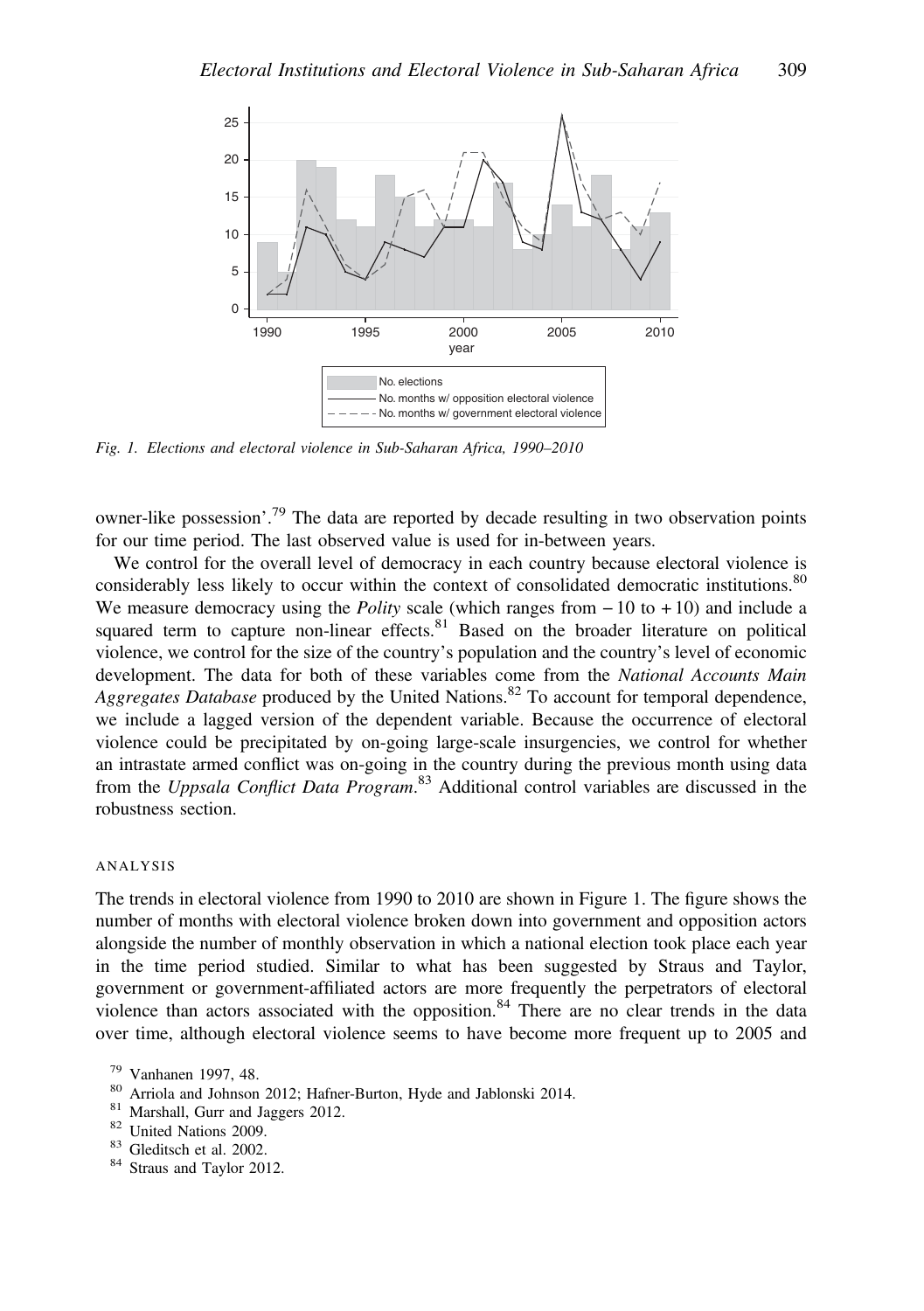|                                            | Opposition             | Opposition                | Government            | Government               |
|--------------------------------------------|------------------------|---------------------------|-----------------------|--------------------------|
|                                            | violence               | violence                  | violence              | violence                 |
|                                            | (1)                    | (2)                       | (3)                   | (4)                      |
| Majoritarian system                        | 1.057<br>$(0.387)$ *** |                           | 0.714<br>$(0.291)$ ** |                          |
| Mean district magnitude $_{\text{log}}$    |                        | $-0.265$<br>$(0.089)$ *** |                       | $-0.200$<br>$(0.091)$ ** |
| Democracy index $_{1a}$                    | 0.026                  | 0.031                     | $-0.007$              | $-0.021$                 |
|                                            | (0.019)                | (0.026)                   | (0.014)               | (0.017)                  |
| Democracy index sqlag                      | $-0.012$               | $-0.018$                  | $-0.010$              | $-0.010$                 |
|                                            | $(0.003)$ ***          | $(0.006)$ ***             | $(0.004)$ **          | $(0.005)*$               |
| Population <sub>log, lag</sub>             | 0.510                  | 0.570                     | 0.377                 | 0.411                    |
|                                            | $(0.082)$ ***          | $(0.084)$ ***             | $(0.081)$ ***         | $(0.075)$ ***            |
| GDP pclog, lag                             | 0.166                  | 0.302                     | $-0.109$              | $-0.058$                 |
|                                            | (0.105)                | $(0.153)$ **              | (0.118)               | (0.158)                  |
| Armed conflict <sub><math>t-1</math></sub> | $-1.184$               | $-0.904$                  | $-0.676$              | $-0.422$                 |
|                                            | $(0.383)$ ***          | $(0.431)$ **              | (0.452)               | (0.517)                  |
| Dep. var. $t-1$                            | 2.246                  | 2.064                     | 2.472                 | 2.493                    |
|                                            | $(0.318)$ ***          | $(0.381)$ ***             | $(0.227)$ ***         | $(0.239)$ ***            |
| Mixed system                               | 0.560<br>(0.415)       |                           | 0.648<br>$(0.316)$ ** |                          |
| Constant                                   | $-13.747$              | $-14.397$                 | $-9.455$              | $-9.572$                 |
|                                            | $(1.858)$ ***          | $(1.504)$ ***             | $(1.359)$ ***         | $(1.161)$ ***            |
| Observations                               | 8,466                  | 7,534                     | 8,466                 | 7,534                    |

<span id="page-13-0"></span>TABLE 1 Electoral Systems and Electoral Violence

*Notes:* Robust standard errors clustered by country.  $\frac{*p}{<}0.1$ ;  $\frac{*p}{<}0.05$ ;  $\frac{***p}{<}0.01$ .

then declined. The peaks in the prevalence of violence do not seem to correspond to the number of elections taking place at that particular time.<sup>85</sup>

Our argument suggests that majoritarian electoral formulas and smaller electoral districts are associated with a higher risk of electoral violence in non-consolidated democracies. Because our dependent variable is dichotomous, we evaluate this argument using logit models with robust standard errors clustered by country. The results are reported in Table 1. As can be seen from Model 1, the electoral system has a significant impact on the risk of opposition electoral violence, and the coefficient for the majoritarian formula is positive and significant at the 99 per cent confidence level. The predicted probability of opposition violence in a given month is 2.1 per cent in a majoritarian system compared to 0.8 per cent in any form of PR system.<sup>86</sup> In Model 2, the negative and significant coefficient for MDM supports the expectation that more legislative seats from each constituency lower the barrier for representation, reduce the stakes of the electoral contest, and create more opportunities for victory. Moving from the 10th to the 90th percentile for the MDM variable, the predicted risk of opposition electoral violence more than halved from 1.9 to 0.7 per cent in any given country-month. $87$ 

terms might seem negligent. This reflects the fact that electoral violence is a relatively rare phenomenon and that the baseline risk for any given country during any given month is quite low (see Straus and Taylor [2012,](#page-23-0) 23).

<sup>&</sup>lt;sup>85</sup> For descriptive statistics on electoral violence by country, see the online appendix, Table A1.<br><sup>86</sup> All substantive effects were calculated using Clarify (Tomz, Wittenberg and King [2003](#page-23-0)) with all continuous control variables held at their mean values and the armed conflict and the lagged dependent variables set to 0.  $87$  Although the decrease in the risk of electoral violence is high in relative terms, the reduction in absolute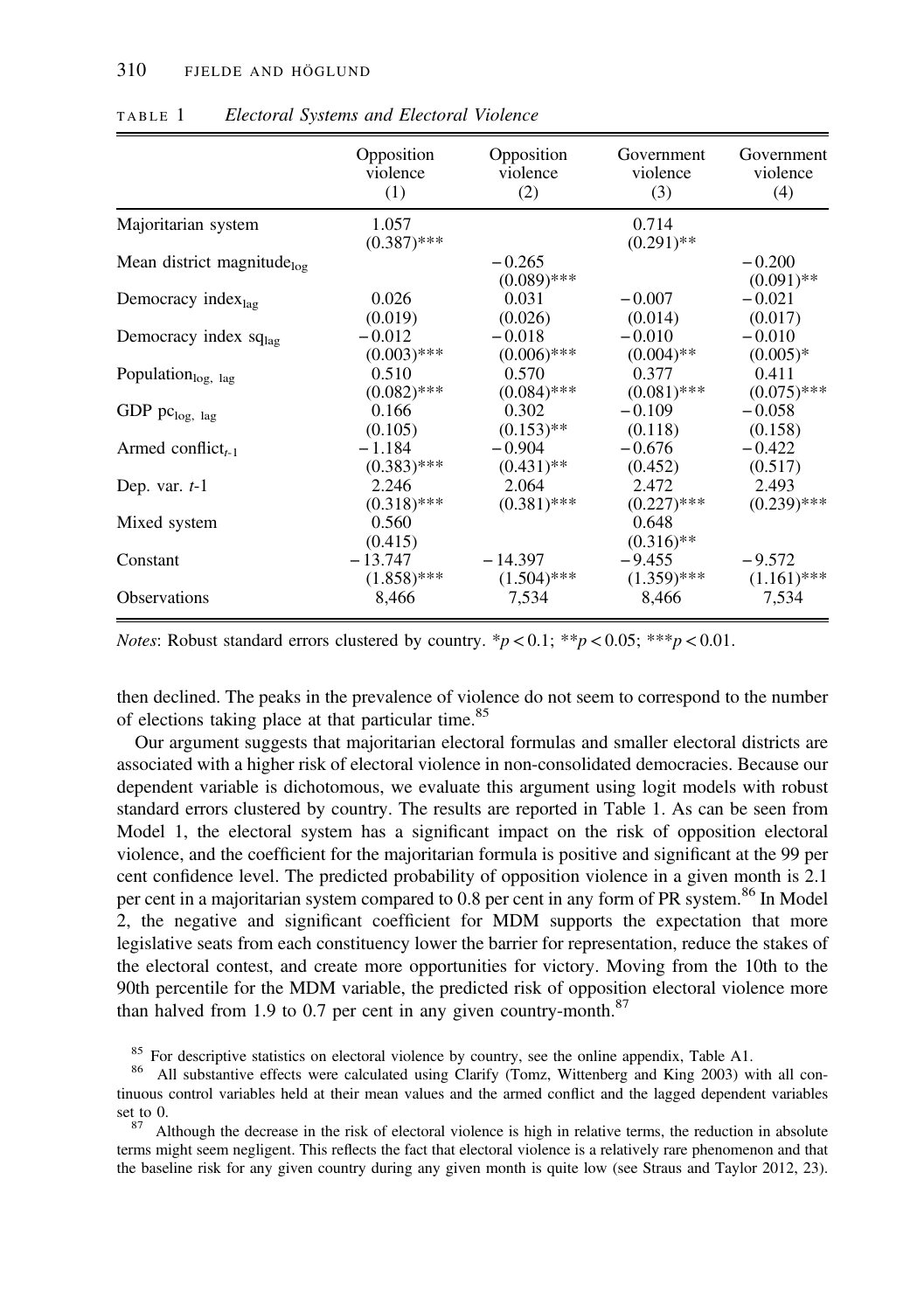In Models 3 and 4, we examine the influence of the electoral system on government electoral violence. The positive and significant coefficient for majoritarian electoral system supports our hypothesis. Governments and government-affiliated agents are more likely to engage in violent electoral manipulation in countries with majoritarian formulas, and the probability of violence is more than twice as high (2.3 per cent) compared to PR systems (1.1 per cent). The coefficient for MDM is negative, as expected, and significant at the 95 per cent confidence level. Systems with larger electoral districts have a lower risk of government electoral violence. Moving from the 10th to the 90th percentile on the district magnitude variable reduces the risk of government electoral violence from 2.2 to 1.1 per cent. These results are consistent with our argument that electoral institutions that induce a perception of the electoral contest as zero-sum increase the risk of electoral violence in Africa's electoral regimes. Overall, our results testify to relationships that are substantively important and statistically significant.

We have conducted a number of robustness tests on the above results.<sup>88</sup> Our dichotomous variable denoting simply whether an incidence of electoral violence occurred that month or not masks substantive variation across countries over time in terms of the level of violence. As a first robustness test we have, therefore, used the number of events in the country-month as an alternative dependent variable and estimated a negative binomial regression model. With this specification, the relationship between majoritarian rules and government electoral violence just misses significance at the 95 per cent level. All other results remain unaltered. Secondly, we have ensured that the results are virtually identical if we also include violent events perpetrated by organized militant groups in the opposition actor category. Thirdly, the results do not change if we include a control for previous electoral violence by the government in the analysis of opposition actor violence and vice versa. Fourthly, our results do not change if we include a control for the quality of governance (i.e., an overall assessment of corruption, law and order, and quality of the bureaucracy) as an indicator of the overall prospects for conducting highintegrity elections.<sup>89</sup> In addition, the results are robust to the inclusion of year dummy variables suggesting that no time-specific trends are driving our results. We also re-run all models in [Table 1](#page-13-0) dropping one country at a time to ensure that no individual country is driving our results. The only result that is somewhat sensitive is the impact of MDM on government electoral violence, which for some countries drops to 90 per cent significance.

Looking at the other covariates in [Table 1,](#page-13-0) our results corroborate the importance of democratic institutions more generally. These results suggest that hybrid regimes, which mix democratic and authoritarian institutions, are more susceptible to electoral violence by opposition actors compared to the relatively more consolidated democracies and autocracies found within this sample. For government actors, there seems to be a more linear relationship where more liberal institutions constrain the use of electoral violence. In all four models, the democracy index and its squared term are jointly significant at the 95 per cent level. More populous countries generally have a higher risk of electoral violence, but the impact of economic development is inconsistent across the models. In some models we find that on-going civil wars decrease the likelihood of electoral violence by the opposition. Finally, we find that electoral violence breeds renewed violence and that the occurrence of electoral violence the previous month increases the risk of similar violence in subsequent months.

Our main model includes only a limited number of control variables because we assume that electoral institutions – although an intrinsic part of the bargaining between key political actors at

<sup>&</sup>lt;sup>88</sup> All models are available in the online appendix.<br><sup>89</sup> The data were from the *International Country Risk Guide*, and the variable was taken from the Quality of Government dataset (Teorell et al. [2011](#page-23-0)).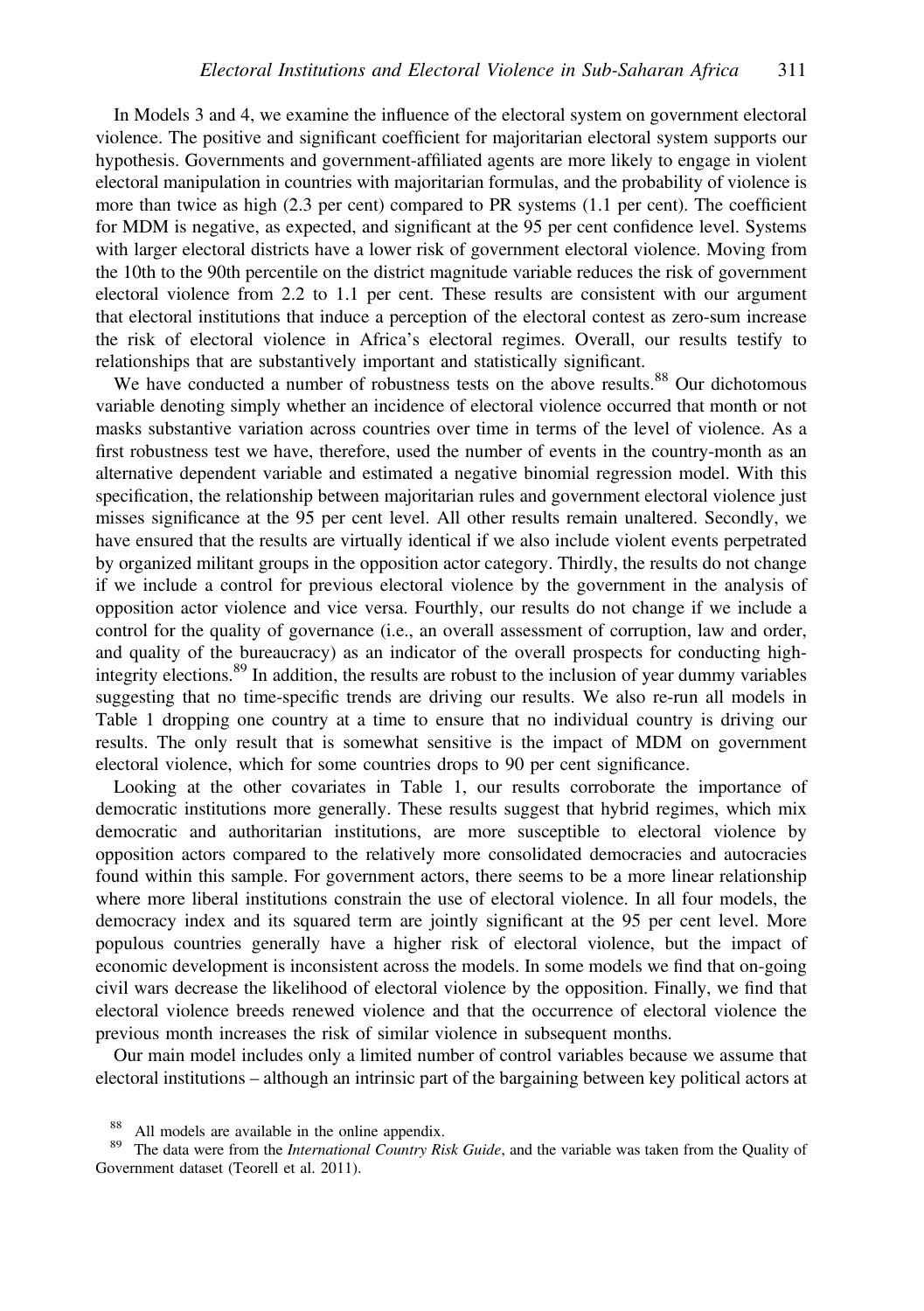the time the institutions were put into place – rarely change in response to more election-specific dynamics. As additional tests, however, we have run our models with a number of variables related more specifically to the dynamics of the electoral contest. For this analysis, we retain only election-months and six months before and six months after an election to avoid making questionable assumptions about the influence of election-specific variables for the months in between elections. First, we include a variable noting whether the incumbent was running or not based on the assumption that elections have higher stakes when the executive seeks re-election.<sup>90</sup> Secondly, we control for the presence of election monitors during the elections as a potential determinant of opportunities for violent electoral manipulation.<sup>91</sup> Thirdly, we control for reports of suspected electoral fraud.<sup>92</sup> Finally, we include a variable that marks the elections as competitive if opposition was allowed, more than one party was legal, and there was a choice of candidates at the ballot.<sup>93</sup> All variables are from the NELDA dataset.<sup>94</sup> The results are reported in [Table 2.](#page-16-0) The only result that is affected by these alternative case selection criteria and alternative controls is the effect of district magnitude on the risk of opposition violence, which drops to 90 per cent significance. The results reported in [Table 2](#page-16-0) include both presidential and legislative elections. However, the results for electoral institutions remain virtually the same if we focus on legislative elections only.<sup>95</sup> Thus, we conclude that there is a strong residual effect of electoral institutions even when controlling for election-specific dynamics.

Next, we evaluate our two hypotheses regarding the conditional effects of electoral institutions. We examine the argument that the effect of majoritarian institutions will be particularly profound where large ethno-political groups are excluded from power by including an interaction term between the size of the largest excluded ethno-political group and our electoral system variables. These results are reported in Models 1–4 in [Table 3.](#page-17-0) With the introduction of interaction terms, the model parameters *per se* are of limited interest.<sup>96</sup> [Figure 2,](#page-18-0) therefore, presents these results in a more meaningful manner by displaying the marginal effects of a change in electoral institutions across the range of values for politically excluded group size along with the 95 per cent confidence intervals shown in grey. $97$ 

We start by focusing on opposition electoral violence. As seen in [Figure 2a,](#page-18-0) the conflictinducing effect of majoritarian formulas increases with the size of the largest excluded group. In a country with no excluded ethno-political group, there is no statistically significant effect of a change from PR to majoritarian rules. For a country where the largest excluded ethno-political groups constitutes 44 per cent of the population (i.e., at the 95th percentile), a change from PR to majoritarian rules is associated with an increased risk of opposition violence of about 4 per cent. The difference-in-differences between these two scenarios is statistically significant at the 95 per cent level suggesting a clear interaction effect.

The effect of district magnitude shown in [Figure 2b](#page-18-0) is similar, and the conflict-reducing effect of larger district magnitudes increases with the size of the largest ethno-political groups. Increasing district magnitude by one unit (on the logged variable) reduces the risk of election

- 
- 
- 
- 
- 
- 
- 

<sup>90</sup> This variable applies to elections to leadership positions only.<br>
<sup>91</sup> Daxecker [2012](#page-21-0).<br>
<sup>92</sup> Hafner-Burton, Hyde and Jablonski [2014](#page-21-0).<br>
<sup>93</sup> Hyde and Marinov 2012.<br>
<sup>94</sup> Hyde and Marinov 2012.<br>
<sup>95</sup> See Table A8 in the dependent variable is set to 0.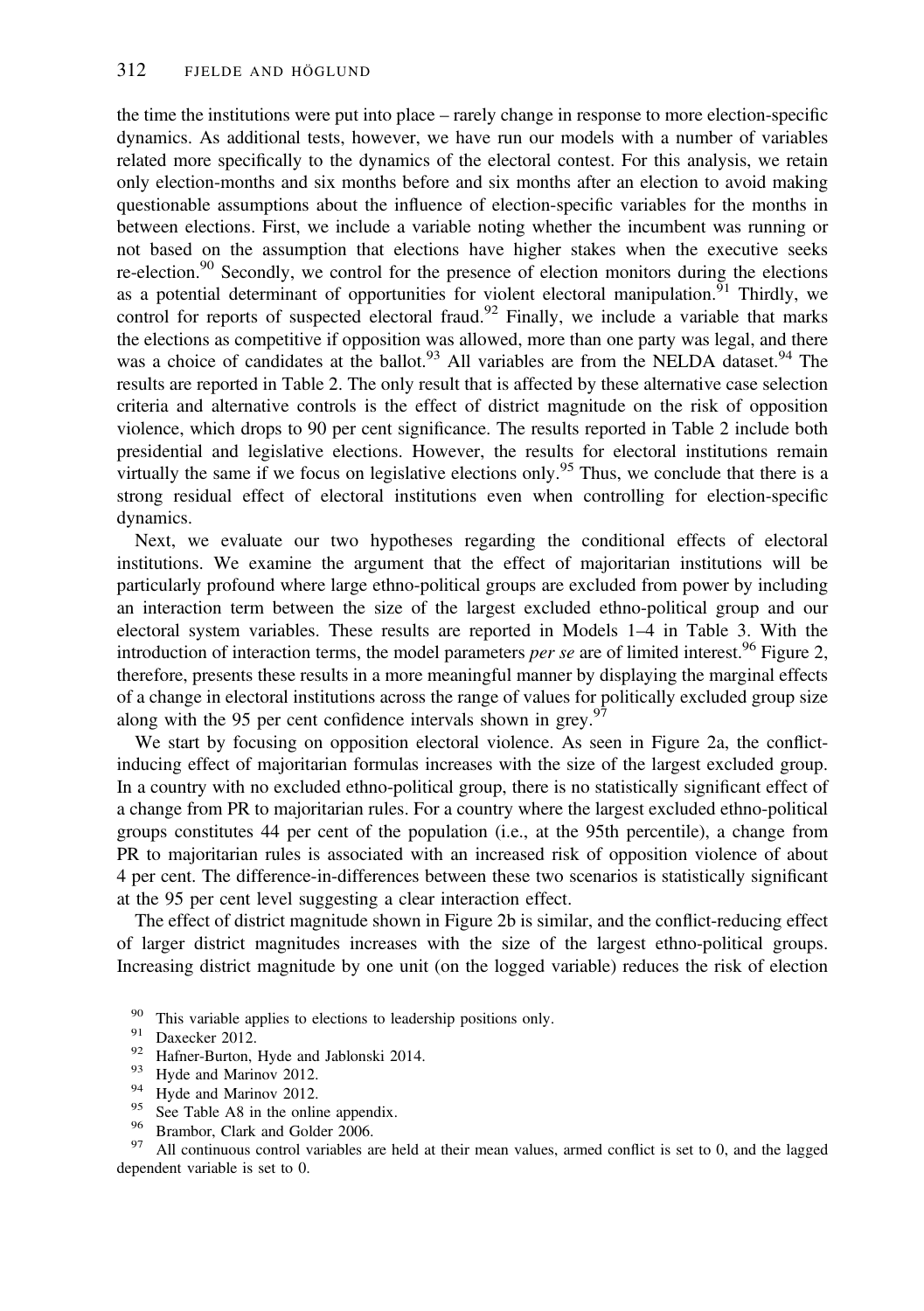|                                   | Opposition             | Opposition             | Government            | Government               |
|-----------------------------------|------------------------|------------------------|-----------------------|--------------------------|
|                                   | violence               | violence               | violence              | violence                 |
|                                   | (1)                    | (2)                    | (3)                   | (4)                      |
| Majoritarian system               | 0.960<br>$(0.360)$ *** |                        | 0.654<br>$(0.297)$ ** |                          |
| Mean district magn <sub>log</sub> |                        | $-0.191$<br>$(0.100)*$ |                       | $-0.249$<br>$(0.103)$ ** |
| Allegations of fraud              | 0.852                  | 0.893                  | 0.741                 | 0.751                    |
|                                   | $(0.277)$ ***          | $(0.299)$ ***          | $(0.203)$ ***         | $(0.212)$ ***            |
| Competitiveness                   | 2.240                  | 1.960                  | $-0.120$              | $-0.307$                 |
|                                   | $(0.665)$ ***          | $(0.665)$ ***          | (0.395)               | (0.389)                  |
| Incumbent running                 | $-0.050$               | 0.104                  | 0.225                 | 0.283                    |
|                                   | (0.210)                | (0.217)                | (0.170)               | $(0.168)$ *              |
| International monitors            | 0.004                  | $-0.025$               | 0.192                 | 0.053                    |
|                                   | (0.371)                | (0.349)                | (0.377)               | (0.393)                  |
| Democracy index $_{\text{lag}}$   | 0.043                  | 0.066                  | 0.013                 | 0.006                    |
|                                   | $(0.019)$ **           | $(0.025)$ ***          | (0.015)               | (0.018)                  |
| Democracy index sq lag            | $-0.011$               | $-0.020$               | $-0.010$              | $-0.009$                 |
|                                   | $(0.005)$ **           | $(0.006)$ ***          | $(0.004)$ **          | $(0.005)*$               |
| Population, lag log               | 0.248                  | 0.316                  | 0.242                 | 0.263                    |
|                                   | $(0.129)$ *            | $(0.114)$ ***          | $(0.095)$ **          | $(0.083)$ ***            |
| GDP pc lag, log                   | 0.080                  | 0.296                  | $-0.075$              | 0.081                    |
|                                   | (0.134)                | $(0.158)$ *            | (0.131)               | (0.170)                  |
| Armed conflict $_{lag}$           | $-0.590$               | $-0.138$               | $-0.409$              | 0.127                    |
|                                   | (0.576)                | (0.628)                | (0.474)               | (0.485)                  |
| Dep. var. $t-1$                   | 1.601                  | 1.528                  | 1.626                 | 1.730                    |
|                                   | $(0.285)$ ***          | $(0.287)$ ***          | $(0.249)$ ***         | $(0.255)$ ***            |
| Mixed system                      | 0.451<br>(0.395)       |                        | 0.592<br>$(0.328)$ *  |                          |
| Constant                          | $-10.224$              | $-11.491$              | $-6.722$              | $-7.171$                 |
|                                   | $(2.749)$ ***          | $(2.302)$ ***          | $(1.853)$ ***         | $(1.691)$ ***            |
| $\boldsymbol{N}$                  | 2,337                  | 2,149                  | 2,337                 | 2,149                    |

<span id="page-16-0"></span>TABLE 2 Electoral Systems, Electoral Dynamics, and Electoral Violence

*Notes*: Robust standard errors clustered by country. \* $p < 0.1$ ; \*\* $p < 0.05$ ; \*\*\* $p < 0.01$ .

violence by 0.5 per cent when there is no excluded group, but by 1 per cent when the largest excluded groups constitutes 44 per cent of the population. Again, the difference-in-differences is significant at the 95 per cent confidence level.

Our results suggest a similar pattern with regard to the risk of government violence [\(Figures 2c](#page-18-0) and [2d](#page-18-0)). The conflict-inducing effect of going from PR to majoritarian formulas is positive and becomes stronger as the size of the excluded ethno-political group increases. The marginal effect is 0.2 per cent when there are no excluded groups and 3.8 per cent when the largest excluded group constitutes 44 per cent of the population, and the difference-indifferences is significant at the 95 per cent level. The conflict-dampening effect of larger electoral districts is also negative across all values of the ethno-political exclusion variable. However, the curve is almost flat and the test statistics shows no evidence of a significant interaction effect.

We next focus on the interaction effect between electoral institutions and different levels of land inequality. The results are reported for Models 5–8 in [Table 3](#page-17-0) and are graphed in [Figure 3](#page-19-0).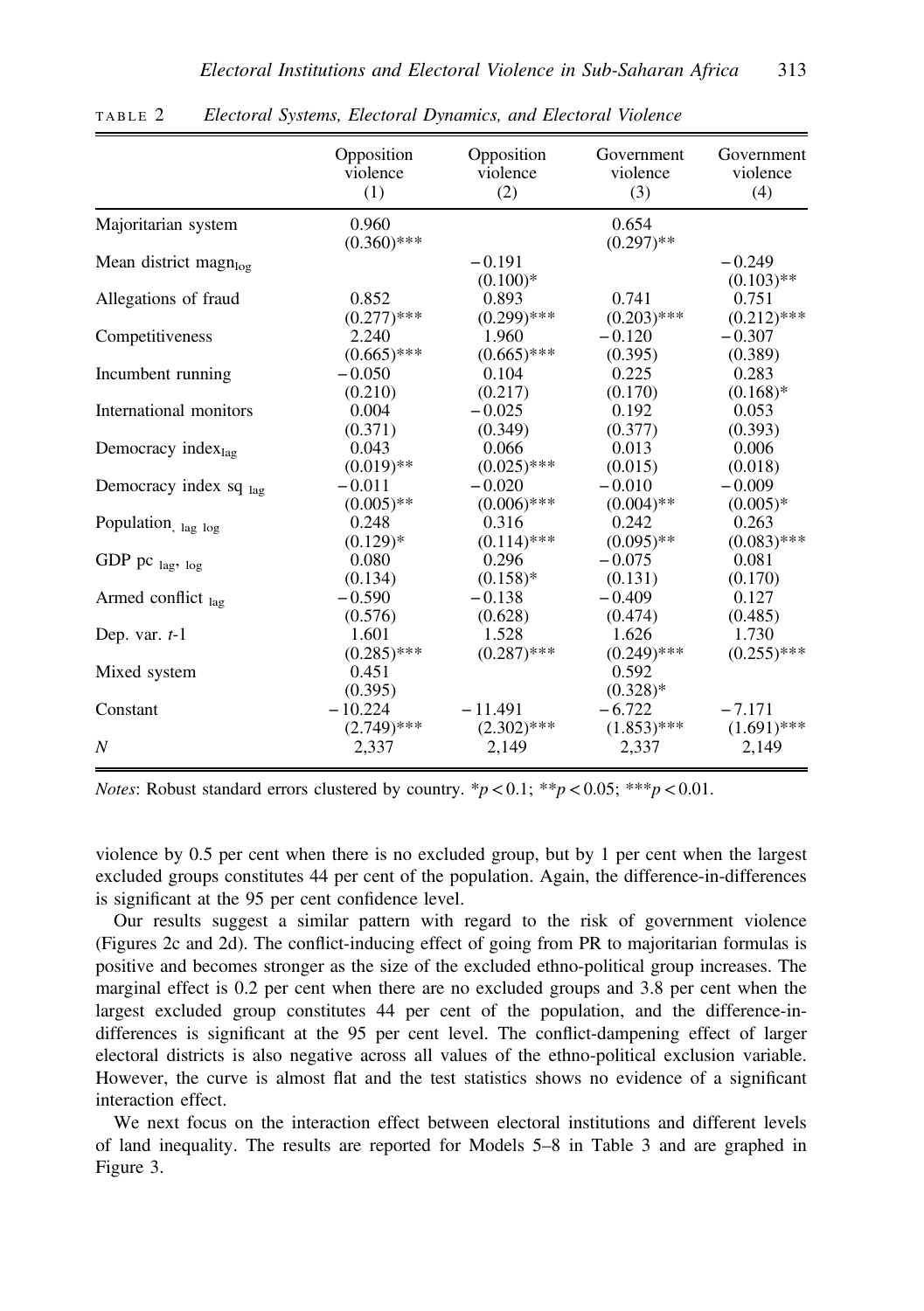|                                   | Opposition<br>violence<br>(1) | Opposition<br>violence<br>(2) | Government<br>violence<br>(3) | Government<br>violence<br>(4) | Opposition<br>violence<br>(5) | Opposition<br>violence<br>(6) | Government<br>violence<br>(7) | Government<br>violence<br>(8) |
|-----------------------------------|-------------------------------|-------------------------------|-------------------------------|-------------------------------|-------------------------------|-------------------------------|-------------------------------|-------------------------------|
| Majoritarian system               | 0.636<br>(0.439)              |                               | 0.892<br>$(0.296)$ ***        |                               | $-0.906$<br>(1.254)           |                               | $-1.831$<br>$(0.913)$ **      |                               |
| Mean district magn <sub>log</sub> |                               | $-0.138$<br>(0.101)           |                               | $-0.293$<br>$(0.112)$ ***     |                               | $-0.317$<br>(0.375)           |                               | 0.456<br>(0.461)              |
| Ethnic exclusion                  | $-2.730$<br>$(1.609)*$        | 1.524<br>$(0.736)$ **         | 0.371<br>(0.786)              | 1.240<br>$(0.603)$ **         |                               |                               |                               |                               |
| Maj.*Exclusion                    | 4.864<br>$(1.761)$ ***        |                               | 1.873<br>(1.206)              |                               |                               |                               |                               |                               |
| MDM* Exclusion                    |                               | $-1.110$<br>$(0.442)$ **      |                               | 0.010<br>(0.337)              |                               |                               |                               |                               |
| Land inequality                   |                               |                               |                               |                               | $-1.533$<br>(1.493)           | 0.611<br>(1.190)              | $-2.012$<br>(1.309)           | 2.076<br>$(1.086)*$           |
| Maj.*Inequality                   |                               |                               |                               |                               | 3.787<br>$(1.856)$ **         |                               | 5.062<br>$(1.541)$ ***        |                               |
| MDM*Inequality                    |                               |                               |                               |                               |                               | 0.047<br>(0.579)              |                               | $-1.194$<br>(0.785)           |
| Democracy <sub>lag</sub>          | 0.046<br>$(0.021)$ **         | 0.049<br>$(0.025)*$           | 0.021<br>(0.016)              | 0.002<br>(0.019)              | 0.039<br>$(0.021)$ *          | 0.033<br>(0.027)              | 0.010<br>(0.015)              | $-0.010$<br>(0.018)           |
| Democracy sq lag                  | $-0.014$<br>$(0.004)$ ***     | $-0.021$<br>$(0.006)$ ***     | $-0.010$<br>$(0.004)$ **      | $-0.010$<br>$(0.006)*$        | $-0.013$<br>$(0.004)$ ***     | $-0.020$<br>$(0.006)$ ***     | $-0.012$<br>$(0.005)$ **      | $-0.010$<br>$(0.006)*$        |
| Population lag, log               | 0.519<br>$(0.087)$ ***        | 0.591<br>$(0.084)$ ***        | 0.351<br>$(0.086)$ ***        | 0.403<br>$(0.077)$ ***        | 0.556<br>$(0.084)$ ***        | 0.567<br>$(0.095)$ ***        | 0.418<br>$(0.092)$ ***        | 0.482<br>$(0.087)$ ***        |
| GDP pc lag, log                   | 0.165<br>(0.127)              | 0.259<br>(0.164)              | $-0.082$<br>(0.135)           | 0.027<br>(0.176)              | 0.261<br>$(0.116)$ **         | 0.283<br>(0.175)              | $-0.017$<br>(0.151)           | $-0.052$<br>(0.167)           |
| Armed conflict <sub>t-1</sub>     | $-1.025$<br>$(0.398)$ ***     | $-0.692$<br>(0.448)           | $-1.206$<br>$(0.407)$ ***     | $-0.979$<br>$(0.427)$ **      | $-1.172$<br>$(0.374)$ ***     | $-0.872$<br>$(0.452)*$        | $-0.647$<br>(0.458)           | $-0.438$<br>(0.502)           |
| Dep. var. $t-1$                   | 2.094<br>$(0.314)$ ***        | 1.941<br>$(0.376)$ ***        | 2.288<br>$(0.229)$ ***        | 2.334<br>$(0.231)$ ***        | 2.212<br>$(0.316)$ ***        | 2.058<br>$(0.381)$ ***        | 2.398<br>$(0.245)$ ***        | 2.445<br>$(0.254)$ ***        |
| Mixed system                      | 0.398<br>(0.420)              |                               | 0.918<br>$(0.303)$ ***        |                               | 0.409<br>(0.535)              |                               | 0.536<br>(0.378)              |                               |
| Constant                          | $-13.565$<br>$(1.807)$ ***    | $-14.526$<br>$(1.497)$ ***    | $-9.503$<br>$(1.436)$ ***     | $-10.021$<br>$(1.239)$ ***    | $-14.200$<br>$(1.920)$ ***    | $-14.474$<br>$(2.156)$ ***    | $-9.612$<br>$(1.567)$ ***     | $-11.818$<br>$(1.763)$ ***    |
| N                                 | 7,782                         | 6,862                         | 7,782                         | 6,862                         | 8,466                         | 7,534                         | 8,466                         | 7,534                         |

<span id="page-17-0"></span>TABLE 3 3 Electoral Systems, Societal Cleavages and Electoral Violence

*Notes*: Robust standard errors clustered by country.  $\binom{*}{p} < 0.1$ ;  $\binom{**}{p} < 0.05$ ;  $\binom{**}{p} < 0.01$ .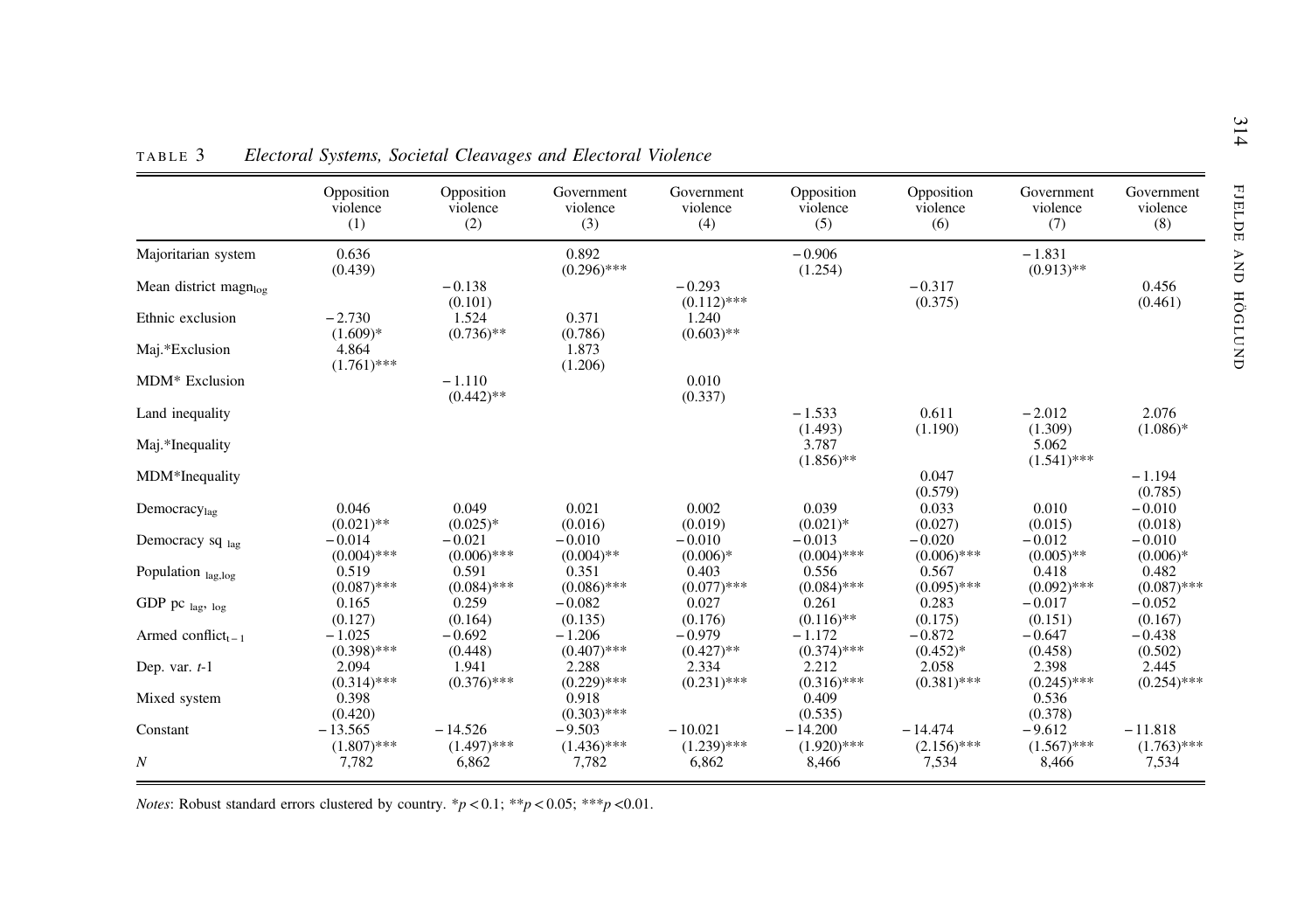<span id="page-18-0"></span>

Fig. 2. Electoral systems and ethno-political exclusion

Note: Figures show the change in the predicted probability of electoral violence when going from proportional to majoritarian electoral rules ([Figs 3](#page-19-0)a and [3](#page-19-0)c) and when increasing mean district magnitude (log transformed) with one unit [\(Figs 3b](#page-19-0) and [3d](#page-19-0)) at different levels of ethno-political exclusion. Ethno-political exclusion is measured as the size of the largest excluded ethno-political group relative to the country population. Shaded area shows the 95 per cent confidence intervals.

Large economic inequalities increase the risk that majoritarian formulas lead to opposition violence ([Figure 3a\)](#page-19-0). For a country in the 5th percentile on the land inequality measure (i.e., with 40 per cent large-holding farms), the effect of going from PR to majoritarian rules increases the risk of violence by 0.2 per cent. For a country in the 95th percentile (with 74 per cent largeholding farms), the corresponding marginal effect is 2.6 per cent. The difference-in-differences between these scenarios is statistically significant at the 95 per cent level. For the MDM variable [\(Figure 3b](#page-19-0)) there is no evidence of a significant interaction effect.

For government violence, the conflict-inducing impact of economic inequality under majoritarian institutions applies to both electoral formulas and district magnitude. When we compare countries at the 5th and 95th percentiles on land inequality, we can see that the marginal effect of going from PR to majoritarian rules on the risk of government violence increases from close to 0 to 2.5 per cent. The difference-in-differences is significant at the 95 per cent level. In addition, district magnitude becomes increasingly important at higher levels of land inequality. A one-unit increase in district magnitude (logged) does not have a statistically discernable effect for a country at the 5th percentile on the land inequality variable. At the 95th percentile, however, the violence-reducing effect of district magnitude is 0.7 per cent and is statistically significant at the 95 per cent level. Thus, majoritarian institutions seem to motivate governments to use election violence in countries where wealth is narrowly concentrated.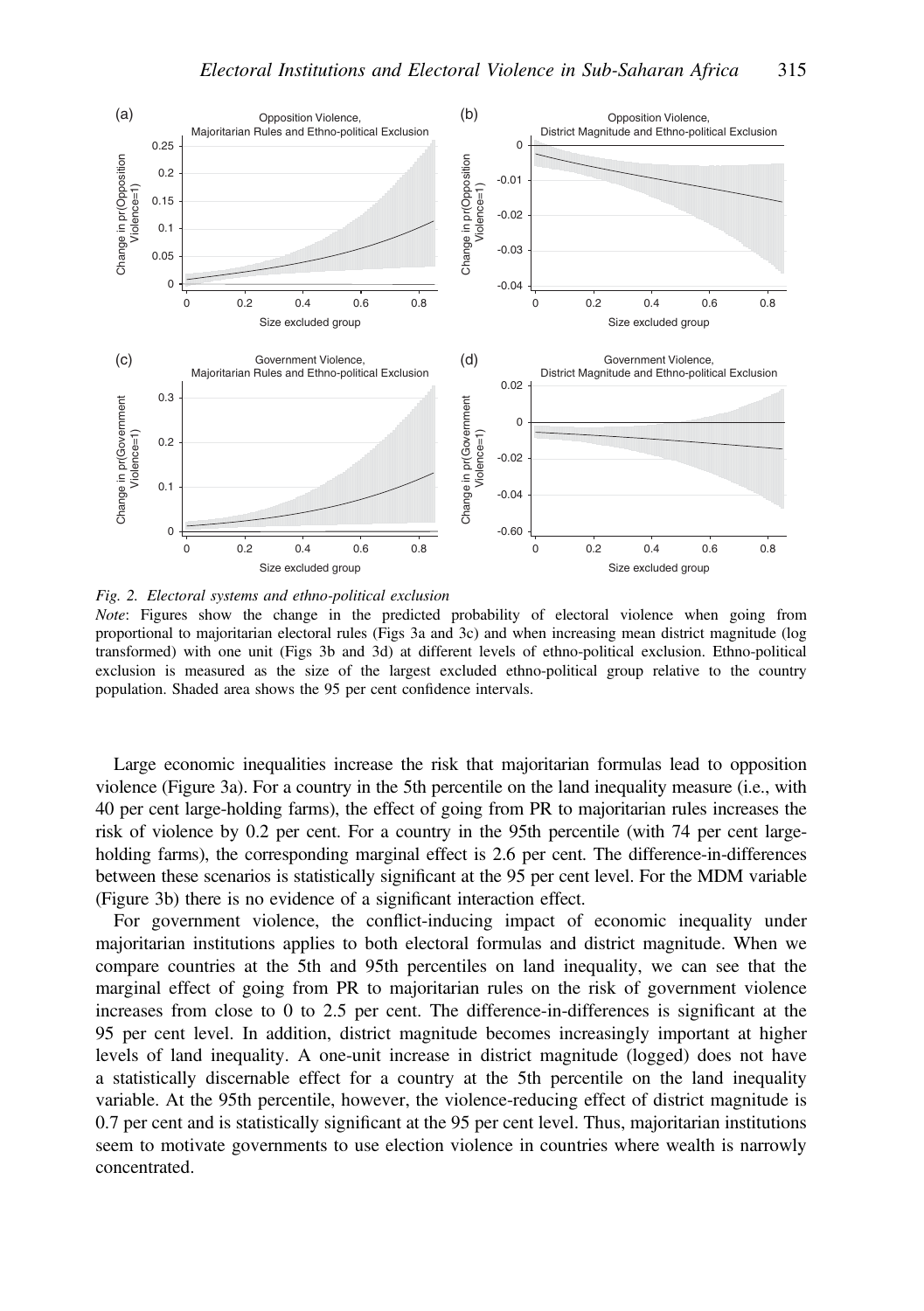<span id="page-19-0"></span>

Fig. 3. Electoral systems and land inequality

Note: Figures show the change in the predicted probability of electoral violence when going from proportional to majoritarian electoral rules (Figs 3a and 3c) and when increasing mean district magnitude (log transformed) with one unit (Figs 3b and 3d) for different levels of land inequality. Land inequality is measured as the share of large-scale farms (as opposed to family farms). Shaded area shows the 95 per cent confidence intervals.

#### **CONCLUSIONS**

This article provides the first large-scale study on the influence of electoral institutions on the risk of electoral violence. Focusing on the electoral regimes of Sub-Saharan Africa, we find that electoral institutions are important for shaping the incentives for governments and opposition alike to engage in electoral violence. PR systems and a greater number of legislative seats per electoral district significantly reduce the risk that actors will engage in violent electoral strategies. PR electoral institutions are particularly important for mitigating the risk of electoral violence where large ethno-political groups are excluded from power. They also become important in the presence of large wealth inequalities in determining the likelihood that political actors will use violent electoral strategies.

This study represents a first step in examining the role of electoral institutions in augmenting the incentives to manipulate electoral contests by means of violence. Many other institutional choices might be of consequence beyond those we have been able to address in this article, including the independence and powers of electoral monitoring bodies, the degree and forms of political decentralization, and the more specific configurations of different sets of electoral rules. These represent interesting avenues for future research. Aspects of the argument presented here could also be probed further by using more fine-grained data on, for example, party system composition and voting patterns at the sub-national level.

This study has focused on electoral violence in Sub-Saharan Africa, so a reasonable question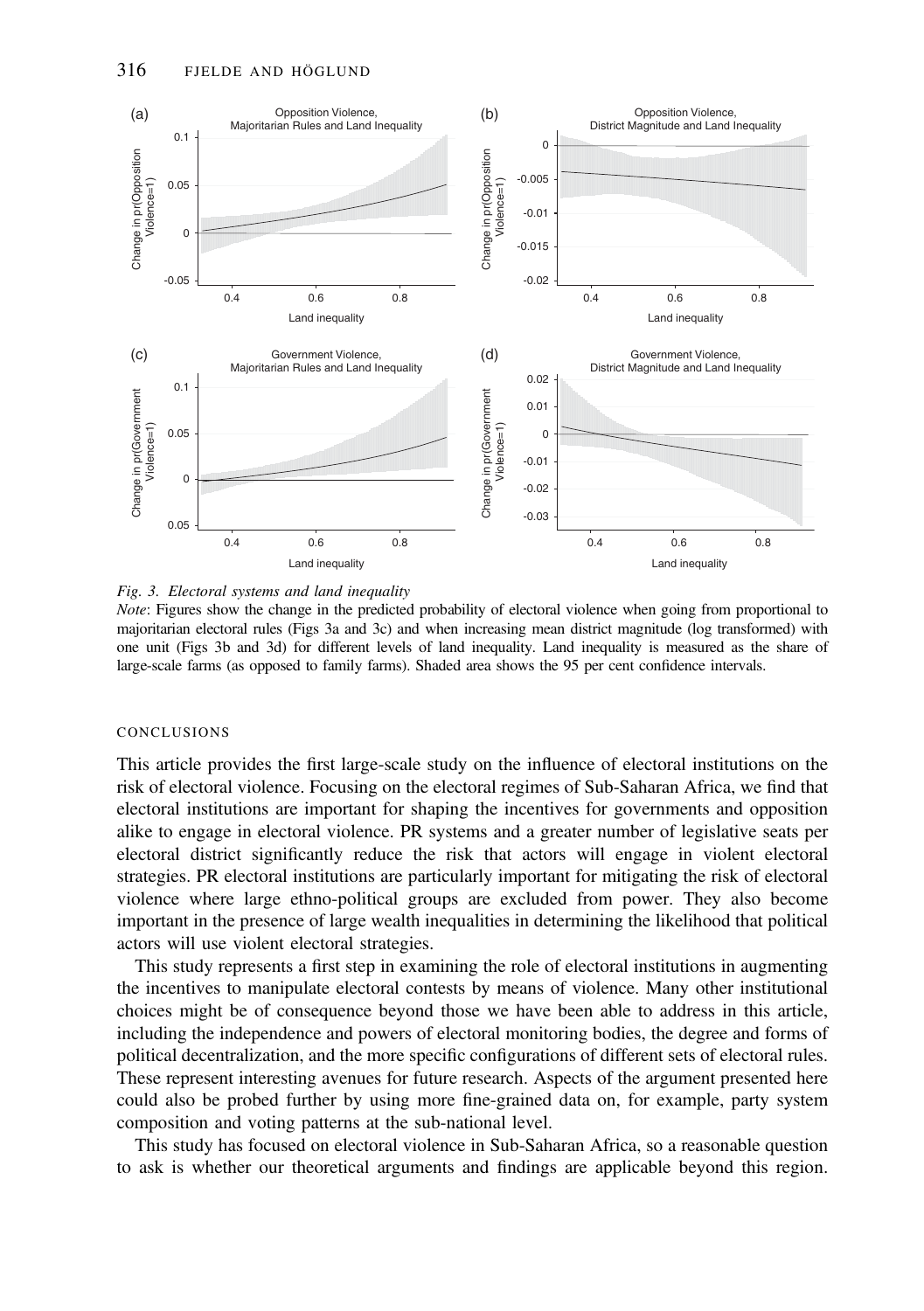<span id="page-20-0"></span>Our argument is specifically embedded in the realities of African politics, including pervasive clientelism, the political relevance of ethnic groups, and the weakly institutionalized opposition, all of which point to the importance of informal institutions for determining the influence of formal institutions. As such, we believe that the type of electoral institutions described here have more profound implications than would be the case in a context of more consolidated democratic regimes. However, Sub-Saharan Africa is not unique in facing the challenges of electoral politics within a context of pervasive corruption, high social fragmentation, and party competition stymied by strong authoritarian legacies. The emerging electoral regimes in the Middle East are cases in point. Our findings emphasize that if a country wishes to facilitate democratic consolidation and avoid electoral violence it is important to craft electoral institutions that reduce the stakes of political competition, diffuse the spoils of political power, and lower the threshold for the opposition to gain political representation.

#### REFERENCES

- Arriola, Leonardo, and Chelsea Johnson. 2012. Insurgents, Institutions and Post-Conflict Elections. Unpublished manuscript, University of California, Berkeley.
- Barkan, Joel D. 1995. Elections in Agrarian Societies. Journal of Democracy 6 (4):106–16.
- Bates, Robert H. 1983. Modernization, Ethnic Competition and the Rationality of Politics in Contemporary Africa. Pp. 152–71 in State Versus Ethnic Claims: African Policy Dilemmas, edited by Donald Rotchild and Victor Olorunsola. Boulder, Colo.: Westview Press.
- Beck, Thorsten, George Clarke, Alberto Groff, Philip Keefer, and Patrick Walsh. 2001. New Tools in Comparative Political Economy: The Database of Political Institutions. World Bank Economic Review 15 (1):165–76.
- Bekoe, Dorina, ed. 2012. Voting In Fear: Electoral Violence in Sub-Saharan Africa. Washington, D.C.: United States Institute of Peace.
- Benoit, Kenneth. 2004. Models of Electoral System Change. Electoral Studies 23:363–89.
- Birch, Sarah. 2005. Single-Member District Electoral Systems and Democratic Transition. Electoral Studies 24:281–301.
- -. 2007. Electoral Systems and Electoral Misconduct. Comparative Political Studies 40 (12): 1533–56.
- Birnir, Johanna. 2007. Ethnicity and Electoral Politics. Cambridge: Cambridge University Press.
- Bogaards, Matthijs. 2000. Crafting Competitive Party Systems: Electoral Laws and the Opposition in Africa. *Democratization* 7 (4):163-90. Boone, Catherine. 1990. The Making of a Rentier Class: Wealth Accumulation and Political Control in Senegal. *Journal of Development Studies* 26 (3): 425–49.
- Boix, Carles. 2003. Democracy and Redistribution. New York: Cambridge University Press.
- ——. 2008. Economic Roots of Civil Wars and Revolutions in the Contemporary World. World Politics 60 (3):390–437.
- Boone, Catherine. 2009. Electoral Populism where Property Rights Are Weak: Land Politics in Contemporary Sub-Saharan Africa. Comparative Politics 41 (2):183–201.
- ——. 2011. Politically Allocated Land Rights and the Geography of Electoral Violence: The Case of Kenya in the 1990s. Comparative Political Studies 44 (10):1311–42.
- Boone, Catherine, and Norma Kriger. 2012. Land Patronage and Elections: Winners and Losers in Zimbabwe and Côte d'Ivoire. Pp. 75–117 in Voting in Fear: Electoral Violence in Sub-Saharan Africa, edited by Dorina Bekoe. Washington, D.C.: United States Institute of Peace.
- Brambor, Tomas, William Clark, and Matt Golder. 2006. Understanding Interaction Models: Improving Empirical Analyses. Political Analysis 14:63–82.
- Brancati, Dawn, and Jack Snyder. 2013. Time to Kill: The Impact of Election Timing on Post-Conflict Stability. Journal of Conflict Resolution 57 (5):822–53.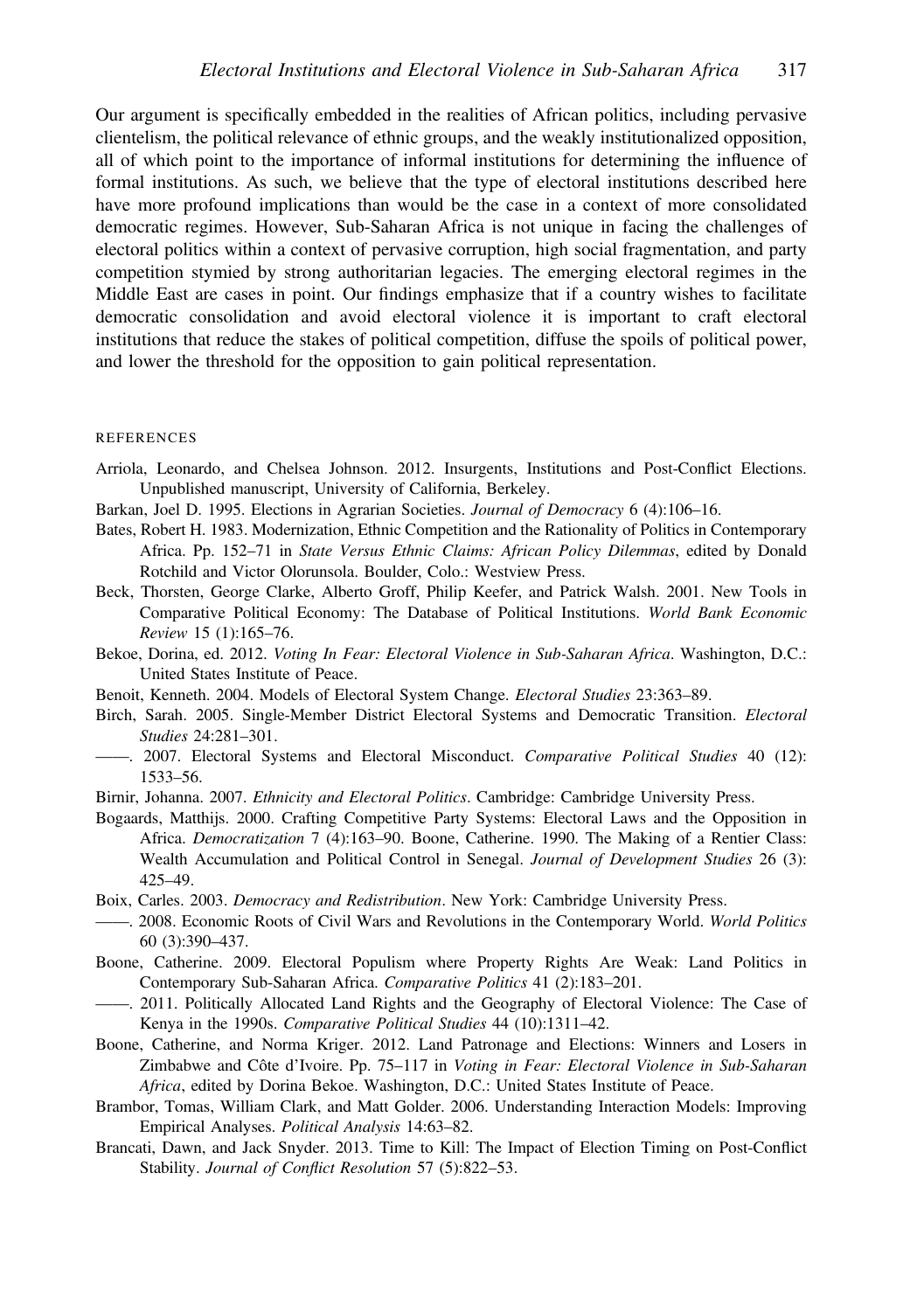- <span id="page-21-0"></span>Bratton, Michael. 2007. The Democracy Barometers I: Formal versus Informal Institutions in Africa. Journal of Democracy 18 (3):81–95.
- ——. 2008. Vote Buying and Violence in Nigerian Election Campaigns. Electoral Studies 27:621–32.
- Cho, Wonbin. 2010. Citizens' Perception of Government Responsiveness in Africa: Do Electoral Systems and Ethnic Diversity Matter? Comparative Political Studies 43 (12):1650–74.
- Cederman, Lars Erik, Kristian Skrede Gleditsch, and Simon Hug. 2012. Elections and Ethnic Civil War. Comparative Political Studies 46 (3):387–417.
- Cederman, Lars-Erik, Andreas Wimmer, and Brian Min. 2010. Why Do Ethnic Groups Rebel? New Data and Analysis. World Politics 62:87–119.
- Cohen, Frank. 1997. Proportional Versus Majoritarian Ethnic Conflict Management in Democracies. Comparative Political Studies 30 (5):607–30.
- Collier, Paul, and Pedro Vicente. 2012. Violence, Bribery, and Fraud: The Political Economy of Elections in Sub-Saharan Africa. Public Choice 153:117–47.
- Dahl, Robert A. 1971. Polyarchy: Participation and Opposition. New Haven, Conn.: Yale University Press.
- Daxecker, Ursula E. 2012. Exposing Cheating: International Election Monitoring, Fraud, and Post-Election Violence in Africa. Journal of Peace Research 49 (4):503–16.
- Diamond, Larry. 2008. The Rule of Law versus the Big Man. Journal of Democracy 19 (2):138–49.
- Dunning, Thad. 2011. Fighting and Voting: Violent Conflict and Electoral Politics. Journal of Conflict Resolution 55 (June):327–39.
- Fearon, James D. 2006. Ethnic Mobilization And Ethnic Violence. In B. R. Weingast and D. Wittman (Eds.), Oxford Handbook of Political Economy (852–68). Oxford: Oxford University Press.
- Flores, Thomas, and Irfaan Noourdin. 2012. The Effect of Elections on Post-Conflict Peace and Reconstruction. Journal of Politics 74 (2):558–70.
- Gandhi, Jennifer and Ellen Lust-Oskar. 2009. Elections Under Authoritarianism. Annual Review of Political Science 2009 (12):403–22.
- Gleditsch, Nils Petter, Peter Wallensteen, Mikael Eriksson, Margareta Sollenberg, and Håvard Strand. 2002. Armed Conflict 1946–2001: A New Dataset. Journal of Peace Research 39 (5):615–37.
- Hafner-Burton, Emilie, Susan Hyde, and Ryan S. Jablonski. 2013. Surviving Elections: Violence and Leader Tenure. Unpublished manuscript. Available from [http://ssrn.com/abstract](http://ssrn.com/abstract=1975026)=1975026. Accessed 1 March 2014.
- ——. 2014. When Do Governments Resort to Election Violence? British Journal of Political Science 44 (1):149–79.
- Helmke, Gretchen, and Steven Levitsky. 2004. Informal Institutions and Comparative Politics: A Research Agenda. Perspectives on Politics 2 (4):725–40.
- Höglund, Kristine. 2009. Electoral Violence in Conflict-Ridden Societies: Concepts, Causes, and Consequences. Terrorism and Political Violence 21 (3):412–27.
- Horowitz, Donald. 1985. Ethnic Groups in Conflict. Berkeley: University of California Press.
- -. 2001. The Deadly Ethnic Riot. Berkeley: University of California Press.
- ---------------- 2003. Electoral Systems: A Primer for Decision Makers. Journal of Democracy 14 (4):115-27.
- Huber, John D. 2012. Measuring Ethnic Voting: Do Proportional Electoral Laws Politicize Ethnicity? American Journal of Political Science 56 (4):986–1001.
- Huntington, Samuel P. 1991. The Third Wave: Democratization in the Late Twentieth Century. Norman: University of Oklahoma Press.
- Hyde, Susan, and Nikolay Marinov. 2012. Which Elections Can Be Lost? Political Analysis 20 (2): 191–210.
- Hyden, Goran. 2006. African Politics in Comparative Perspective. New York: Cambridge University Press.
- Kirschke, Linda. 2000. Informal Repression, Zero-sum Politics and Late Third Wave Transitions. Journal of Modern African Studies 38 (3):383–405.
- Klopp, Jaqueline, and Elke Zuern. 2007. The Politics of Violence in Democratization Lessons from Kenya and South Africa. Comparative Politics 39 (2):127–46.
- Knutsen, Carl-Henrik. 2011. Which Democracies Prosper? Electoral Rules, Form of Government and Economic Growth. Electoral Studies 30:83–90.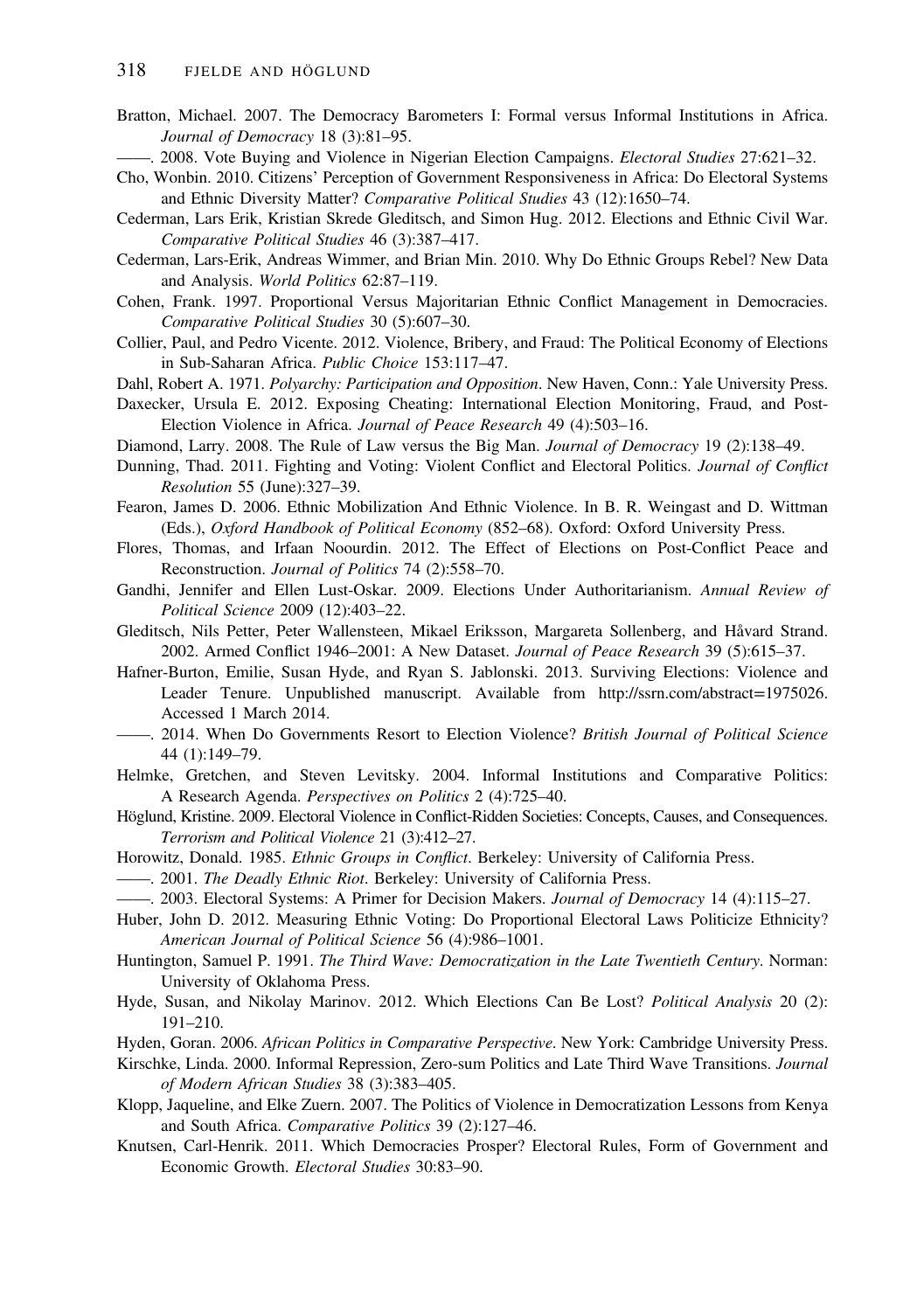<span id="page-22-0"></span>Lardeyret, Guy. 1991. The Problem with PR. Journal of Democracy 2:30-35.

- Lehoucq, Fabrice. 2003. Electoral Fraud: Causes, Types and Consequences. Annual Review of Political Science 6:233–56.
- Lijphart, Arend. 1977. Democracy in Plural Societies: A Comparative Exploration. New Haven, Conn.: Yale University Press.
- -. 2004. Constitutional Design for Divided Societies. Journal of Democracy 15 (2):96–109.
- Lindberg, Staffan. 2003. 'It's Our Time to Chop': Do Elections in Africa Feed Neo-Patrimonialism Rather Than Counteract it? Democratization 14 (2):121-40.
- ——. 2005. Consequences of Electoral Systems in Africa: A Preliminary Inquiry. Electoral Studies 24:41–64.
- Linebarger, Chris, and Idean Salehyan. 2012. Elections and Social Conflict in Africa, 1990-2009. Paper presented at the 2012 Annual Convention of the International Studies Association. San Diego, Calif.
- Linz, Juan, and A. Stepan. 1996. Problems of Democratic Transition and Consolidation: Southern Europe, South America, and Post-Communist Europe. Baltimore, Md.: Johns Hopkins University Press.
- Lynch, Gabrielle, and Gordon Crawford. 2012. Democratization in Africa 1990–2010: An Assessment. Democratization 18 (2):275–310.
- Makinda, Samuel. 1996. Democracy and Multi-Party Politics in Africa. Journal of Modern African Studies 34 (4):555–73.
- Marshall, Monty, Ted Robert Gurr, and Keith Jaggers. 2012. Polity IV Project. Political Regime Characteristics and Transitions, 1800–2012. Dataset User's Manual. Available from http://www. systemicpeace.org/polity/polity4.htm, accessed January 2013.
- Mozaffar, Shaheen. 1998. Electoral System and Conflict Management in Africa: A Twenty-Eight-State Comparison. Pp. 81–98 in Elections and Conflict Management in Africa, edited by Timothy Sisk and Andrew Reynolds. Washington, D.C.: United States Institute of Peace.
- Mozaffar, Shaheen, and James Scarritt. 2005. The Puzzle of African Party Systems. Party Politics 11 (4): 399–421.
- Mozaffar, Shaheen, James Scarritt, and Glen Galaich. 2003. Electoral Institutions, Ethnopolitical Cleavages, and Party Systems in Africa's Emerging Democracies. American Political Science Review 97 (3):379–90.
- Mueller, Susanne D. 2008. The Political Economy of Kenya's Crisis. Journal of Eastern African Studies 2 (2): 185–210.
- Norris, Pippa. 1995. The Politics of Electoral Reform. *International Political Science Review* 16 (1):3–8.
- Persson, Torsten, and Guido Tabellini. 2003. The Economic Effects of Constitutions. Massachusetts: MIT Press.
- ——. 2004. Constitutions and Economic Policy. Journal of Economic Perspectives 18 (1):75–98.
- Persson, Torsten, Guido Tabellini, and Francesco Trebbi. 2003. Electoral Rules and Corruption. Journal of the European Economic Association 1 (4):958–89.
- Posner, Daniel N. 2004. Measuring Ethnic Fractionalization in Africa. American Journal of Political Science 48 (4):849–63.
- Posner, Daniel. 2007. Regime Change and Ethnic Cleavages in Africa. Comparative Political Studies 40 (11):1302–27.
- Posner, Daniel, and Daniel Young. 2007. The Institutionalization of Political Power in Africa. Journal of Democracy 18 (3):126–40.
- Przeworski, Adam. 1991. Democracy and the Market: Political and Economic Reforms in Eastern Europe and Latin America. Cambridge: Cambridge University Press.
- Rakner, Lise, and Nicolas van de Walle. 2009. Opposition Weakness in Africa. Journal of Democracy 20 (3):108–21.
- Regan, Patrick, Richard Frank, and David Clark. 2009. New Dataset on Political Institutions and Elections. Conflict Management and Peace Science 26 (3):286–304.
- Reilly, Benjamin, and Andrew Reynolds. 2000. Electoral Systems and Conflict in Divided Societies. Pp. 420–83 in International Conflict Resolution after the Cold War, edited by Paul Stern and Daniel Druckman. Washington, D.C.: National Academy Press.